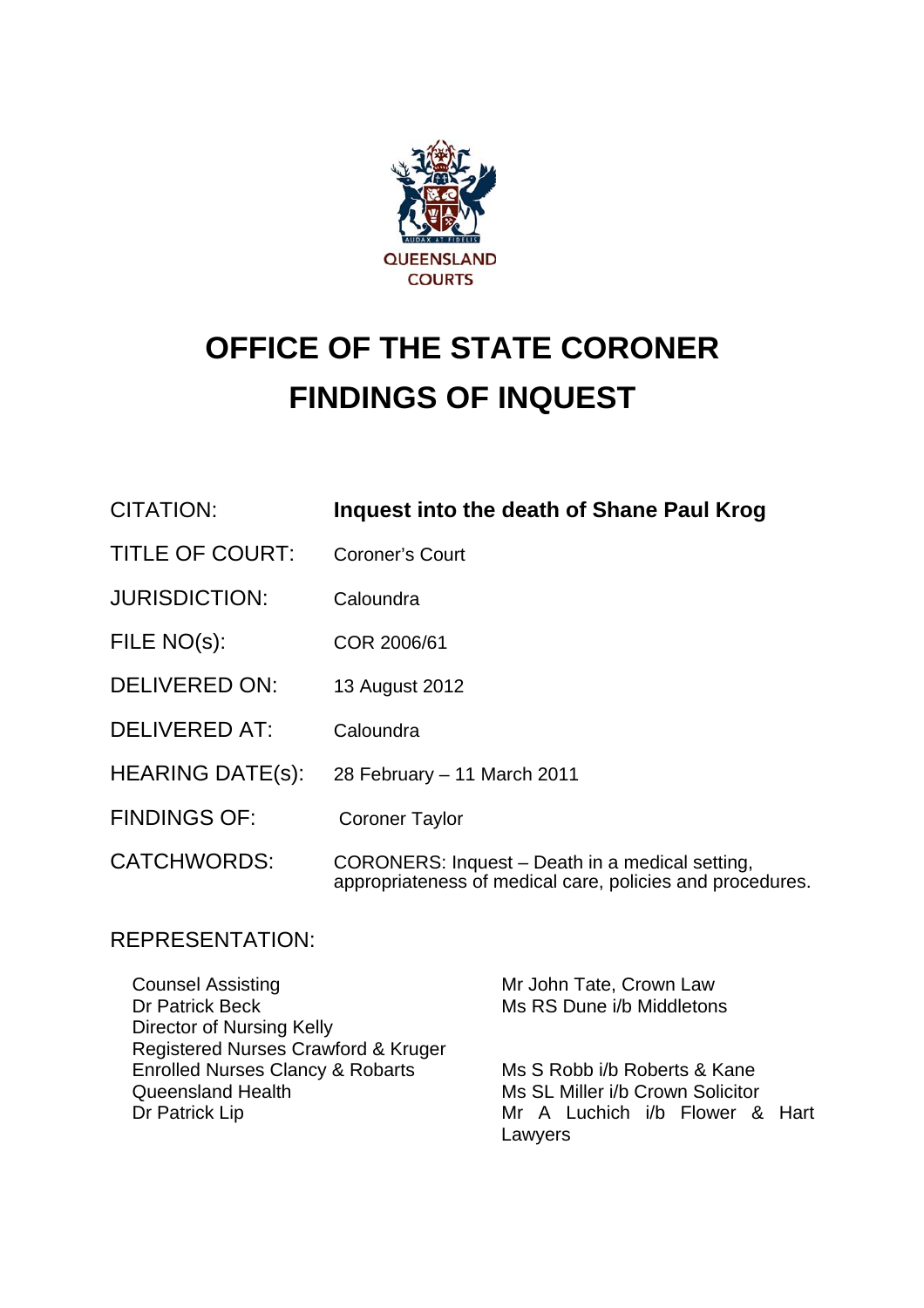I find on the evidence before me as follows:

- (a) the name of the deceased person to be Shane Paul Krog
- (b) the deceased person died after initially being admitted to the Murgon Hospital, a primary care facility, via ambulance suffering from a suspected narcotics overdose

During the course of the deceased's hospital admission he was the subject of regular neurological observation by nursing staff and medically ordered tests which included a chest X-ray, a cardiograph; urine drug screen; blood sugar level; full blood count; electrolyte and liver as well as medically ordered administration of intravenous fluids, Narcan, Ventolin and Atrovent and saline.

The deceased was also belatedly medically examined and assessed by the Murgon Model of Care on-call doctor, namely, Dr Lip, and further upon receipt of the deceased's blood test, Dr Lip made the overly focused clinical judgment that the deceased was suffering from rhabdomyolysis. Hence, and regrettably with hindsight, the deceased was not transferred to an intensive care unit as the deceased presented overall to Dr Lip to be clinically stable, albeit that his blood tests were abnormal and he had low blood pressure.

Subsequently, the deceased cardiac arrested. However, despite valiant resuscitative attempts being made in the main by intensive care paramedic Alexander, the deceased passed away.

- (c) the deceased person died at 7.57 pm on Tuesday the 22 August 2006
- (d) the deceased person died at the Murgon Hospital, Coronation Drive, Murgon in the State of Queensland
- (e) the cause of death certified by Dr Milne, a specialist forensic pathologist to be:
	- (1) (a) morphine toxicity;
	- (2) ischemic heart disease, coronary arthrosclerosis and, of course, rhabdomyolsis.

It should be firstly said by way of background, the deceased was located by his wife, Lesley Anne Williams at approximately 6am on the 22 August 2006 lying in their bed in the bedroom of their residence situated at 37 Beresford Street at Proston in an unresponsive state and without breath.

In consequence, the deceased wife attended at her next door neighbour's residence and called upon Mr Brown for assistance. Mr Brown hastily attended at the residence and after making a quick examination of the deceased and noting his non-responsive condition, requested that Ms Williams contact Triple O which she did at 6.49 am.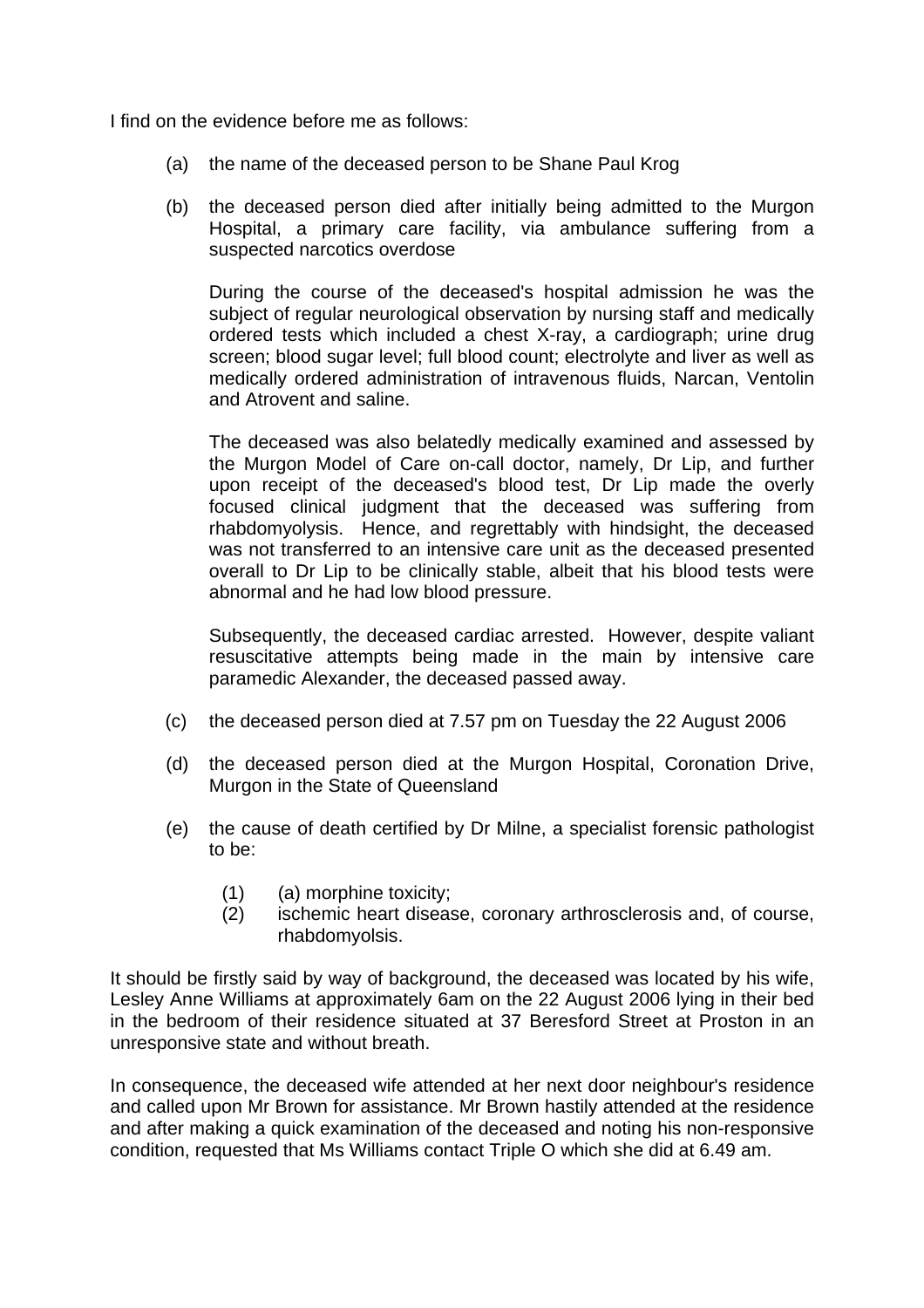Whilst awaiting the arrival of ambulance personnel, Mr Brown commenced operator directed CPR upon the deceased. Advanced Care Paramedic Bond from Proston Station was first to attend at the scene at 6.56 am and upon examination of the deceased, a very large man weighing approximately 100 kilograms, he found him to be unconscious, that is, he had a Glasgow coma score of three with inadequate respiration, his airway was obstructed with vomit and he had pinpoint pupils.

Further, as he was assessing the deceased for his respiratory status, Ms Williams informed him, amongst other things, that she thought some of her MS Contin, a narcotic pain management drug medication which had been prescribed to her for her chronic pain condition may be missing.

Advanced Care Paramedic Thompson arrived at approximately 7.15 am to assist and after consultation with that officer, Paramedic Bond made a decision to treat the patient as a narcotic overdose. Hence, at 7.30 am, he administered 400 micrograms of Narcan, a narcotic used to reverse the effects of a narcotic overdose by intramuscular injection to the deceased's shoulder.

Of necessity, a further 400 micrograms of Narcan were similarly injected at 7.40 am and as a result the deceased's condition improved to the extent he was able to walk with assistance from his bedroom to the ambulance stretcher. The deceased was then placed in the ambulance and at 8 am he was given another 400 micrograms of Narcan injection. At this stage Paramedic Bond noted the deceased was fully conscious, that is, he had a Glasgow coma score of 14, but was slightly confused.

Shortly thereafter, ambulance officers commenced transportation of the deceased along with his wife to the Murgon Hospital and at the 8.20 am mark, Paramedic Bond contacted registered nurse Seiler at the Murgon Hospital and advised they were en route to the hospital with a narcotic overdose patient, who was at that time, conscious with adequate vital signs.

At 8.39 am the occupants of the ambulance arrived at the hospital, which is a 15 bed rural facility with a 24 hour emergency department whereupon Paramedic Bond instituted a verbal formal handover of the deceased to the Murgon Hospital through Registered Nurse Seiler. The deceased was then taken by Paramedic Bond directly by ambulance stretcher into the high dependency ward/room, which was directly opposite the nurses' station. That particular room is normally used for patients suffering, for example, trauma; cardiac difficulties needing close monitoring and head injuries who were destined to be transported to a larger facility.

At 8.45 am triage of the defendant was commenced by the hospital Director of Nursing Ms Kelly, whereupon at approximately 9 am he was assessed as being a triage category 2 patient, that is, in accordance with the Australian Triage Scale and South Burnett Health District Policy and Procedure Manual Policy document of July/August 2006. Ms Kelly was required to notify Dr Lip of the assigned triage category to enable Dr Lip to then assess and treat the deceased within what was, in the given circumstances, perhaps, an unrealistic timeframe of 10 minutes.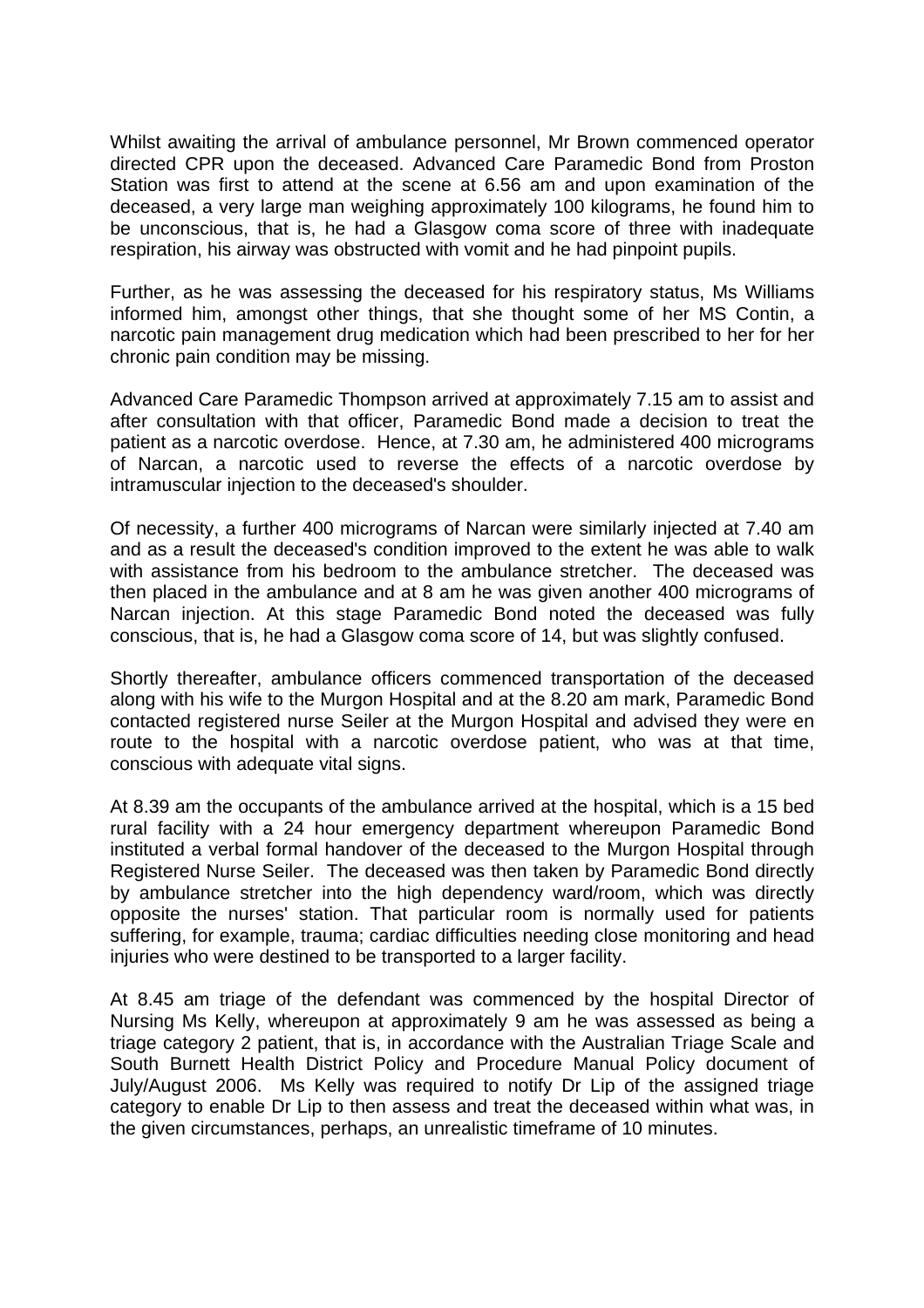Ms Kelly accepts she did not advise Dr Lip of the deceased's triage category when she telephoned him at 9.30 am on that relevant date. But in any event at approximately 8.55 am, registered nurse Alderman, an agency nurse, assumed primary care responsibility for the deceased, that is, she stayed at the deceased's beside between 7 am and 3 pm save for brief times she had to absence herself from the room, as she had been informed by Ms Kelly the deceased had taken an overdose, thus there was a need for her to ensure careful observation of him.

As a result of that directive issued by the Director of Nursing, Nurse Alderman assessed his blood pressure, which was very low, 70/40; oxygen saturations; pulse; temperature and his state of consciousness. She continued to regularly monitor the deceased throughout the day via the completion of a neurological observation sheet, which included taking the deceased's blood pressure; pulse and respiration every 15 minutes; his temperature every one to two hours.

At the outset, she placed an oxygen non re-breather mask on the deceased to assist him with his oxygen saturations and during this time, the deceased was continually trying to stand up so that he could go to the toilet as he was having difficulty in passing urine.

Also during the course of the morning, Nurse Alderman ensured the deceased was continuously administered oxygen by way of a non-breather mask. He was cardiac monitored and his legs were raised in an attempt to increase his blood pressure. Whilst Nurse Alderman was attending to her special nursing duties, her Director of Nursing at the time was continually checking on the deceased. In accord with usual hospital practice, the Director of Nursing contacted Dr Lip by telephone at approximately 9.30 am and informed him of the following:

- (1) the history of events leading up to the deceased's arrival at the hospital including resuscitation and observations made by the relevant ambulance officer at the scene
- (2) the content of the neurological observation sheet to date
- (3) specifically the deceased's blood pressure which was 70/40
- (4) that there was some thought the deceased had admitted taking MS Contin, 60 mg and two Diazepam tablets
- (5) the deceased's past medical history including a myocardial infarction at age 32 and the deceased had recently been prescribed Zyban, a drug to help people stop smoking
- (6) the deceased's prescribed cardiac medications
- (7) that the deceased had been to a party in Toowoomba on the weekend prior to the 22 August 2006 and he had been binge drinking and over the weekend he had been vomiting and was quite nauseated, such that he had not quite been himself since that time.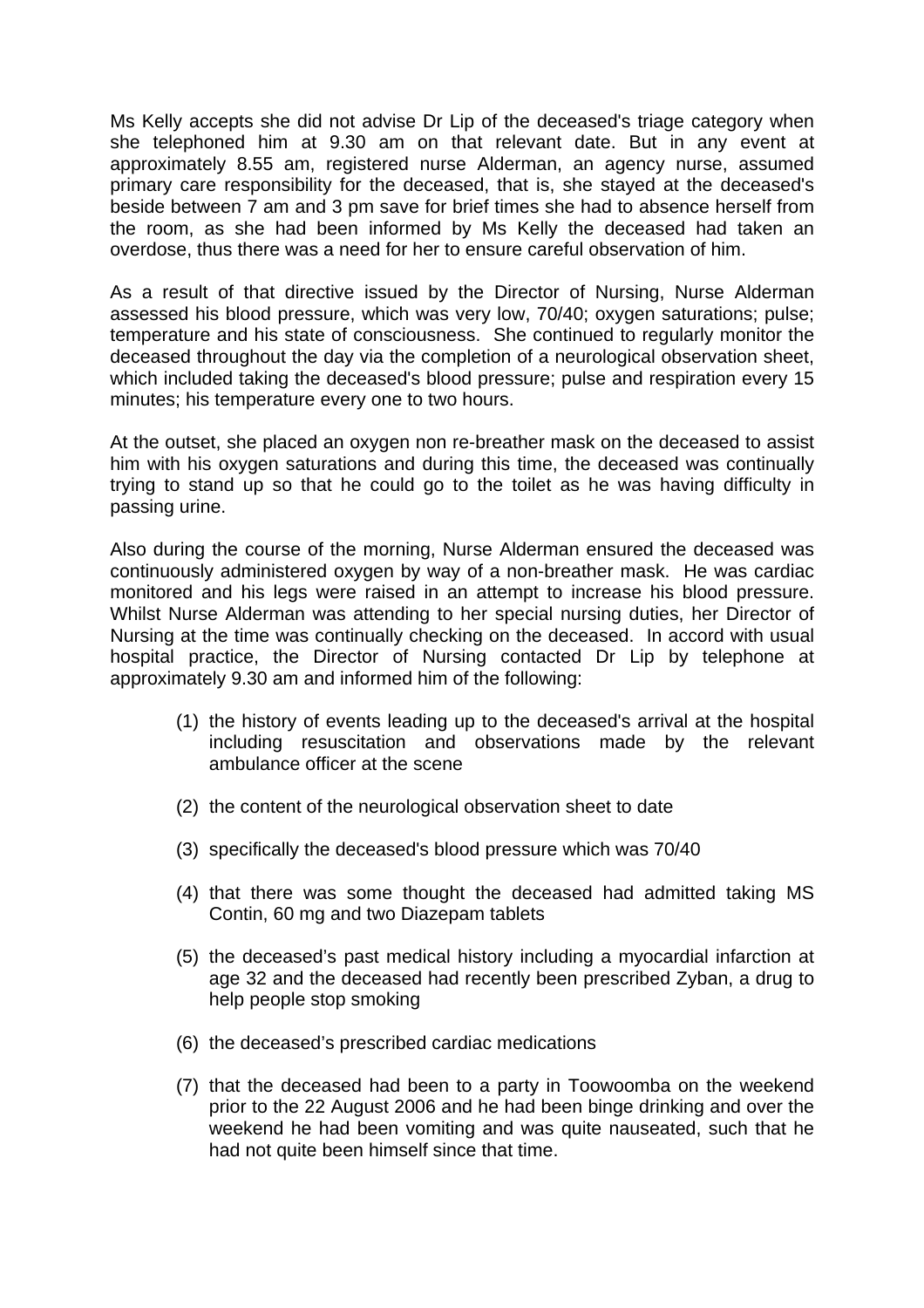This particular information about the binge drinking was obtained directly by Ms Kelly from the deceased's wife. By this time Dr Lip, who was relevantly the Murgon Model of Care on-call doctor whilst the Wondai Hospital was temporarily closed for redevelopment had undertaken his ward rounds at Murgon Hospital and had commenced seeing his private patients at his busy Wondai practice.

Now, as a result of his telephonic conversation with Ms Kelly, he had informed her he needed to know the deceased's blood sugar level reading and in addition, he ordered a chest X-ray be taken; an electrocardiograph be performed; a urine sample to be taken for drug screening and as the deceased was having difficulty in passing urine, that a catheter be inserted. In turn, Nurse Alderman performed an ECG and blood sugar level.

At approximately 9.45 am, Nurse Alderman noted the deceased's blood pressure had dropped to 50/35, thus she spoke to Ms Kelly, who in turn contacted Dr Lip at his private surgery at approximately 10 am and advised him of the deceased's low blood pressure and that his blood sugar level was 11.4. In consequence, Dr Lip ordered one litre of normal saline to be administered to the deceased over a 10 hour period, that is, 100 millilitres per hour.

Dr Lip also ordered that bloods be taken for a full blood count and electrolyte and liver function tests and that the ECG results be faxed to his surgery. It seems there is uncertainty as to when exactly the ECG results were faxed through to Dr Lip and by whom and there is disputation over the period in which the saline should have been administered. Dr Lip's recall was that it was two hours but, in any event, Dr Lip did in fact receive those ECG results at his surgery, which showed a non-specific intraventricular block and sinus arrhythmia, which assisted him to form a preliminary overview of the deceased's medical condition as being somewhat hypervolemic thus he wished to see the effectiveness of the intravenous saline on the deceased's blood pressure.

At approximately 10 am, the deceased's wife contacted the surgery of their own doctor, being Dr McAllister, and advised the reception of what had happened to her husband; therefore, they would have to cancel their scheduled 2.45 pm appointment for that very day. Ms Williams also observed at this stage, amongst other things, that her husband was very tired, that is, he was falling in and out of sleep continuously.

At approximately 10.10 am, Nurse Alderman inserted the indwelling catheter and although not documented by her at this stage, approximately 600 millilitres of fluid drained from the deceased. At 10.30 am, Nurse Alderman commenced to administer the saline intravenously in accordance with Dr Lip's order whilst at about that same time, the relevant urine test was undertaken by Enrolled Nurse Clancy via bottle collection where she found the deceased's urine contained a large amount of blood, such that she informed Nurse Alderman of that fact.

At 10.45 am, Nurse Alderman took the relevant bloods and then handed both the bloods and the urine specimen to Ms Kelly for pathological dispatch. In approximately mid-morning, Ms Kruger, a registered nurse from Cherbourg and the holder of a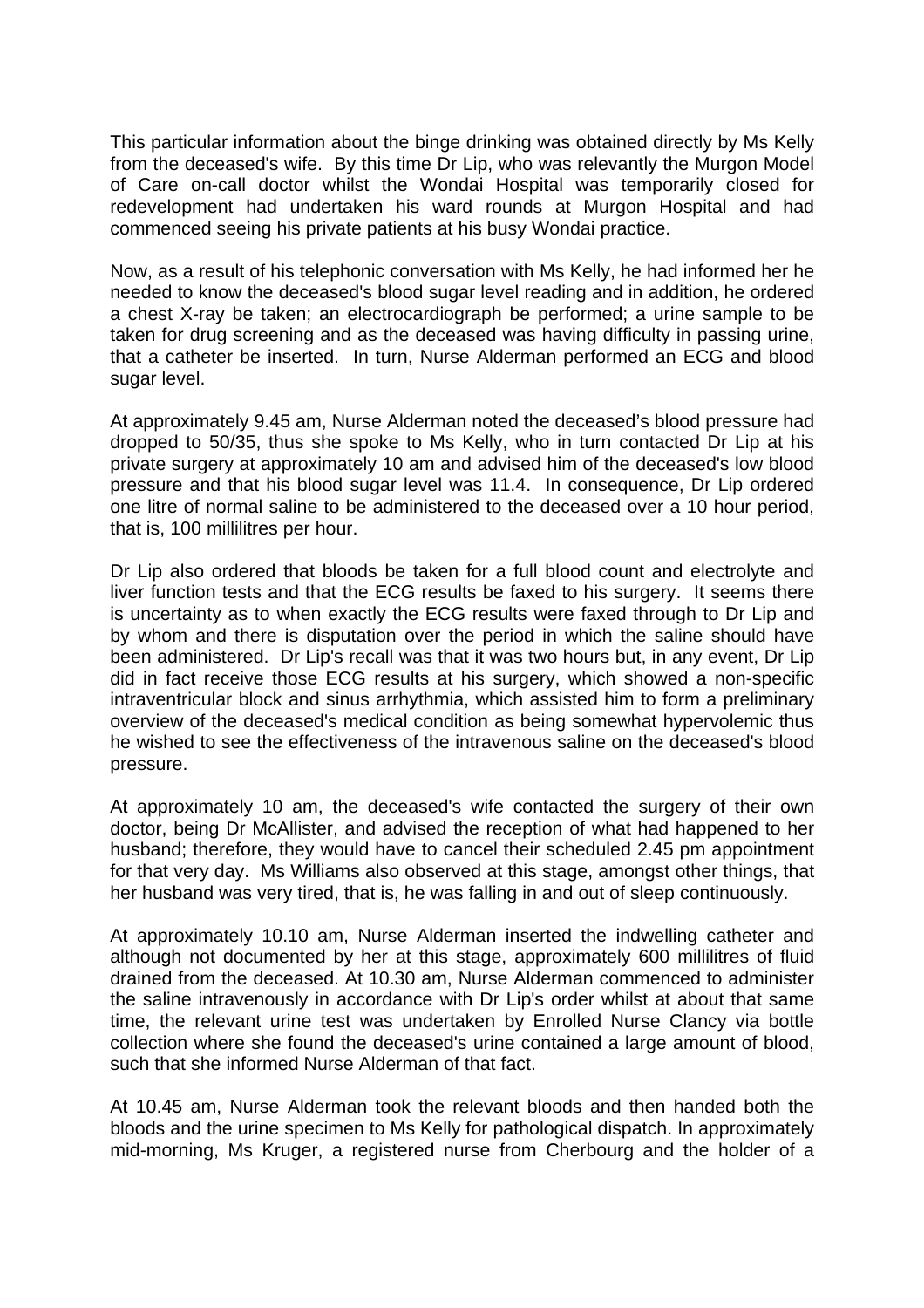limited licence to undertake chest X-rays and limbs, attended at the hospital to X-ray the deceased, however, she found the deceased was unable to be moved from his room, thus, she had to resort to the use of a portable X-ray machine.

The deceased at this time was pale, unable to comprehend her instructions and he appeared to have no coordination or control of his body. As he possessed a large stomach, she was unable to obtain a clinically useful X-ray imagine, because he could only be sat half upright rather than be in position lying down or sitting straight up.

Contextually Ms Kruger suggested to the director of nursing that perhaps the deceased needed to be transferred somewhere else, that being in her mind, Kingaroy, so that primarily a better image could be obtained. At approximately 12 midday, the deceased's wife made telephone arrangements with the Proston bus to collect her at the hospital at 2.40 pm that day so that she could go home to her residence to organise to have their car available to take the deceased back to the residence should that be necessary.

At 12.30 pm the deceased's state of consciousness commenced to dip slightly, however, he continued as he had done so from his admission, to remain orientated; obey commands and have normal eye reaction and limb movement, albeit that during the course of the morning he became increasingly drowsy, that is, he had his eyes closed, but was easy to rouse, but the persistent concerning feature was the deceased's low blood pressure.

At 12.52 pm, Mr Lewis, a medical scientist attached to the Kingaroy Hospital received samples of the deceased's blood and urine for analysis from the Murgon Hospital. The requested analysis was for a full blood count and liver electrolyte and midstream tests. After the relevant analysis had been completed, Mr Lewis noted, amongst other things, that the deceased's potassium level was excessively high which suggested to him the deceased may be suffering from some type of renal failure.

It would appear that at about 1 pm Dr Lip received during what would otherwise have been his lunch hour, a further ECG result which showed no sign of change. In addition, he received a phone call from the Wienholt Nursing Home at Wondai requesting his attendance to see a nursing home patient who was suffering a fever. In consequence, Dr Lip attended the nursing home and after conducting a short examination of the patient, he prescribed medication and then proceeded to the Murgon Hospital.

At 1.30 pm Nurse Alderman found that the deceased continued to be hypotensive around 60 to 70 over 30; he was sweaty and clammy and responded to verbal stimuli, but he only managed to keep his eyes open for a few seconds before closing them again and his urine was concentrated. Also about that time, Nurse Alderman had extreme concern about the deceased's continuing low blood pressure, which prompted her to directly contact Dr Lip by telephone at his private surgery in Wondai and during the course of that ensuing conversation she queried whether the deceased would benefit from another fluid bolus.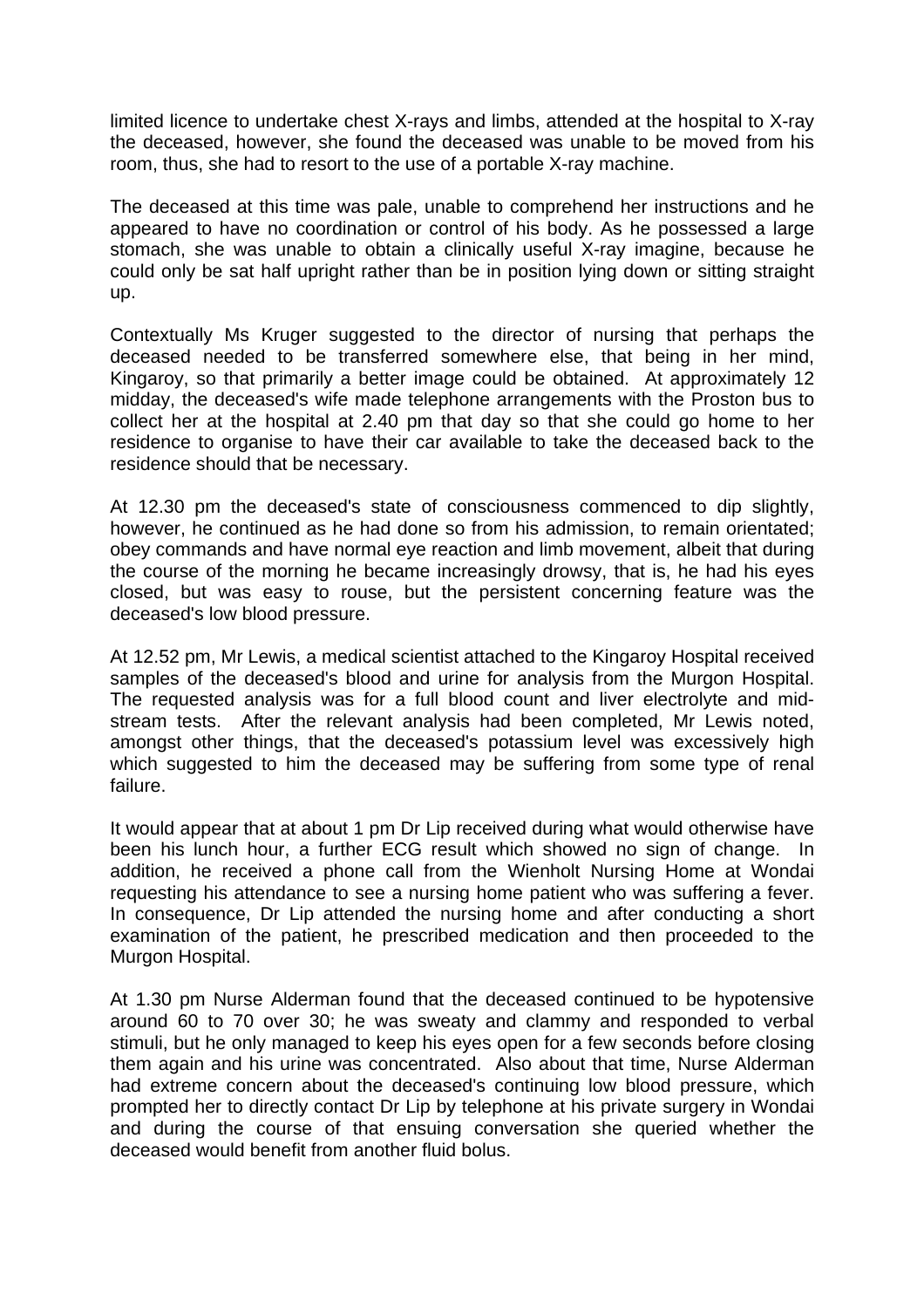Accordingly, Dr Lip ordered a further one litre of normal saline, this time over two hours with return thereafter to the 10 hour rate.

It should be said at this juncture that it seems somewhat unclear that Nurse Alderman in actuality asked Dr Lip to attend the hospital because of her express concern.

At about 1.40 pm Ms Kelly had occasion to contact her line manager, Mr Potter, the District Director of Nursing for the South Burnett Health Service about the deceased's medical condition and during that conversation, amongst other things, she informed Mr Potter that she was unable to contact Dr Lip.

In turn, Mr Potter immediately contacted his line manager, Ms Hood, who was, at that time, the district manager for the relevant health service and shortly thereafter a telephone link conference was held, which involved Ms Hood, Mr Potter and Ms Kelly.

During the course of that teleconference call, Ms Kelly informed each of them of the deceased's medical condition and the number of times she had contacted Dr Lip to express her concerns about the deceased's low blood pressure. Ms Hood then advised Ms Kelly to assess the deceased after the hour bolus and if there was no improvement, then Ms Kelly should telephone Dr Lip again and advise him of the deceased's triage code two and ask Dr Lip to come and see the deceased.

By about 2 pm it was evident to Nurse Alderman that the deceased was becoming increasingly drowsy and difficult to rouse. His blood pressure registered 74 over 38 and he had a Glasgow coma score of 14. Also at 2 pm Ms Kelly, after herself having assessed the deceased as requested by Ms Wood, in finding that his condition had deteriorated, that he was clammy; his blood pressure had not improved and he had become more difficult to rouse, then telephoned Dr Lip and informed him of that fact. Dr Lip indicated to her that he would come to the hospital, thus she did mention to Dr Lip that she had categorised the deceased as a triage two patient.

At 2 pm Mr Lewis received a request from the director of nursing, being Ms Kelly, for a further urine drug screen analysis in accordance with laboratory practice. That was sent to Brisbane and as he does not receive the results back, they go direct to the hospital.

At 2 pm with prior agreement, the director of nursing, Nurse Alderman, erring on the side of caution, administered only a hundred micrograms of Narcan to the deceased. This in turn had a moderate result upon him. Nurse Alderman also at that time had administered Ventolin nebuliser five milligrams to the deceased upon verbal order by Dr Lip.

Between 2 and 2.30 pm, Dr Lip accompanied by his rural replacement medical student from the University of Queensland, Dr Renoud, and with Nurse Alderman and the deceased's wife present, attended upon the deceased in the high dependency unit/room to review/assess the deceased's medical condition.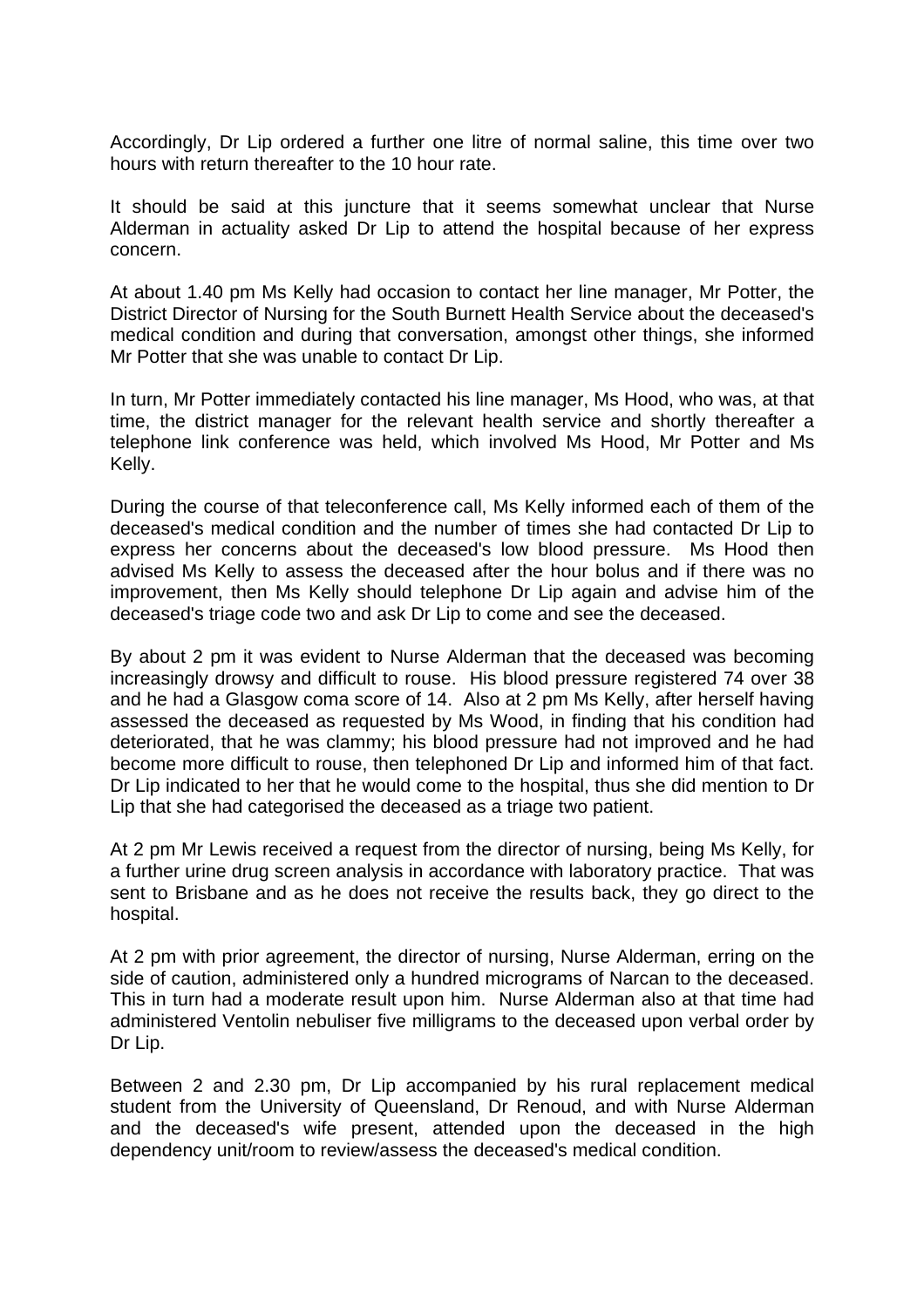By the time that Dr Lip arrived over five hours later, Ms Williams had noticed as the day progressed that her husband's breathing was not getting any better, he had become more tired and was harder to rouse. Ms Williams had to leave, as previously arranged, partway through her husband's medical examination process, however, during that time she noted her husband was so tired that he kept falling asleep and was not particularly coherent or alert and that when physically examining her husband, Dr Lip was very rough.

As she was leaving the high dependency room, Dr Lip instructed her not to give her husband any blood pressure tablets the following morning, hence, she formed the view that her husband was going to be released from the hospital at some stage. The deceased informed Dr Lip during the course of taking his medical history that he had previous ischemic heart disease and low blood pressure and that he had experienced cold/flu like symptoms for the last few days so that he had taken Panadeine Forte Ibuprofen and two only of his wife's 60 milligram MS Contin tablets.

The deceased also at that stage informed Dr Lip that his usual medications were Sertraline, the Panadeine Forte aspirin, Lipitor and Gemfibrozil and Diazepam and that he had taken the additional medications to help relieve his cold/flu symptoms and a sore neck. The deceased had taken the MS Contin for his sore back and neck the night before so that he could get some sleep.

In addition, the deceased informed Dr Lip that he suffered from sleep apnoea and was concerned about his health, but that he had no suicidal intentions. On examination, Dr Lip noted the deceased was a big man, that is, obese; that his blood pressure was 70 over 40; his pupils were pinpoint, but equally reactive both direct and indirect; his neurological signs/sensations were satisfactory; he was cooperative; talkative; lucid and able to give good details of his health and medications.

Dr Lip also noted that the deceased was weak when moving in bed. Further, Dr Lip found the deceased's cardiovascular and abdomen were normal; his reflexes were within range. He had a slight chest wheeze and his straight leg raises were up to 70/80 degrees given his previous back problems.

Upon reviewing the neurological observation sheet, Dr Lip formed the view that the deceased had low blood pressure, his pulse was fairly regular and his level of consciousness fairly normal which was consistent with his findings at examination. Dr Lip also ordered that all medications except Aspirin, Lipitor and Gemfibrozil cease and that the deceased be administered Ventolin nebuliser five milligrams four hourly and Atrovent nebuliser six hourly for his slight chest wheeze.

Dr Lip, had by this stage, formed the opinion in his own mind that there was a strong possibility the deceased was suffering from rhabdomyolsis. During the course of the deceased being assessed by Dr Lip, it was Dr Renoud's observation the deceased was rouseable, but mildly groggy and that he talked coherently and understood and responded to questions whilst the deceased appeared to Nurse Clancy to be really bright and talking to Dr Lip as she walked past the intensive care unit at those times.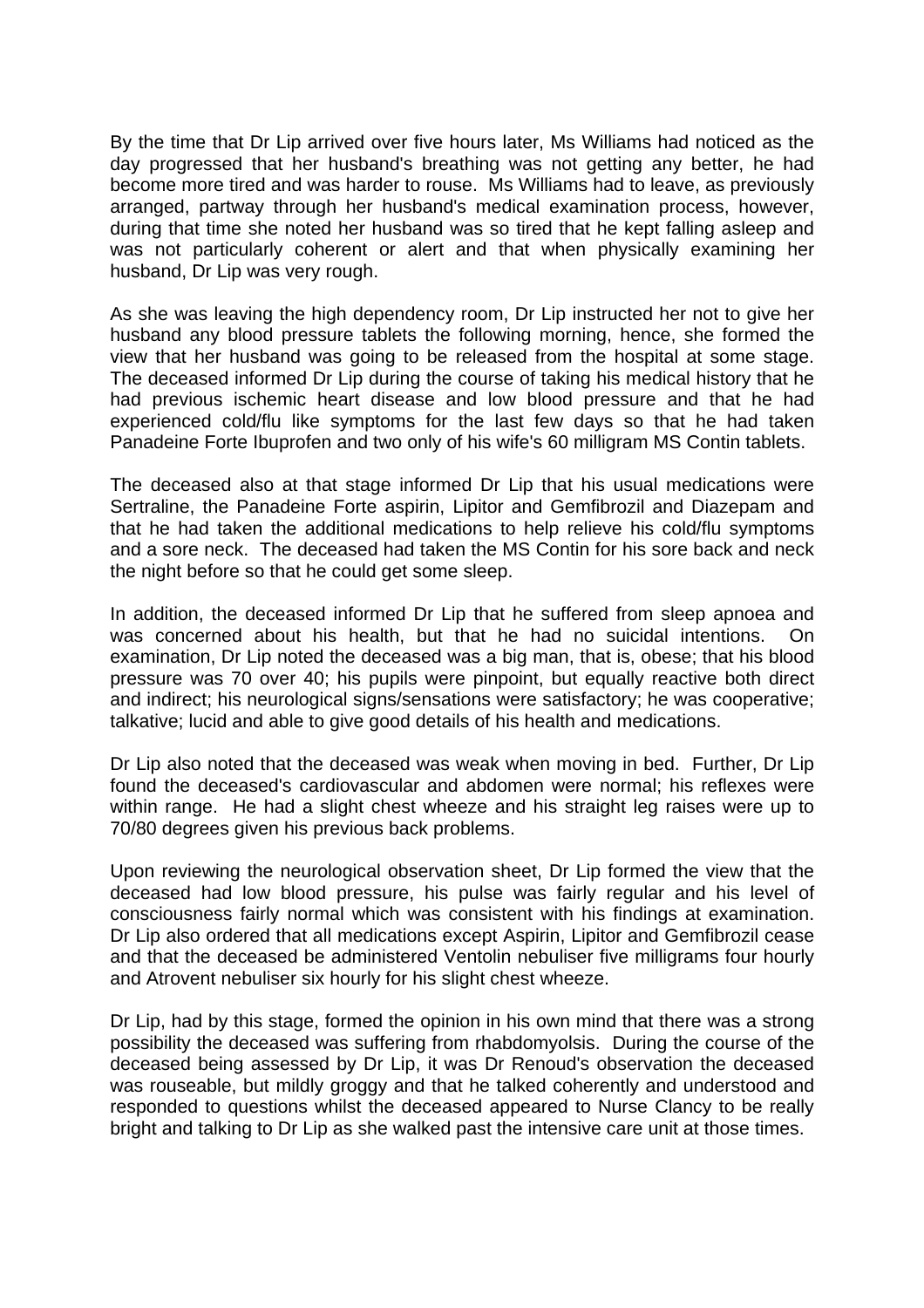After entering his basic findings in the inpatient progress notes, Dr Lip returned with his medical student to his surgery at Wondai where he continued patient consultation. It should be said that during the course of his attendance upon the deceased at the hospital, Nurse Alderman was given rather forceful instructions by Dr Lip to administer the remaining 300 micrograms of Narcan which she did.

At 2.30 pm Registered Nurse Duthie, an agency nurse, commenced what was her first day's duty at Murgon Hospital. She ultimately was handed the primary nursing care role for the deceased, somewhat unusually, by the Director of Nursing, Ms Kelly, through Nurse Alderman and then Nurse Crawford. According to Nurse Duthie she was never informed at any time that she would be required, as such, to provide one on one care for the deceased such that she would have to remain in his room 24 hours a day.

The handover process in relation to all patients, including the deceased's, lasted for 20 minutes with the involvement of her other shift colleagues being Registered Nurse Crawford also an agency nurse and Enrolled Nurse Robarts. It became obvious to Nurse Duthie during the handover process that both the Director of Nursing Ms Kelly and Nurse Alderman were somewhat frustrated/distressed that the deceased was not the subject of transfer to a larger facility primarily because of his low blood pressure, albeit that during the course of their handover, the deceased was actually being reviewed by Dr Lip.

Subsequently, Nurse Duthie conducted her own full physical examination of the deceased where she found he had low blood pressure, with a Glasgow coma score in the vicinity of 11, which suggested to her that he should be transferred to another hospital. She then reported her findings to Ms Kelly, in addition she informed Ms Kelly that she thought the deceased should be transferred to another hospital and that she was not comfortable looking after the deceased in his current condition as she had formed the view that he was going to crash.

In response, Ms Kelly emphasised a number of times that she should ensure all her documentation was up to date and in that regard it was accepted by Nurse Duthie that she did not fully comply with that instruction as she had an extremely busy shift load especially caring/managing three of her own patients that had been allocated to her out of a total of some eight to 10 patients who were otherwise not high dependency patients in the hospital at that time.

But in any event, consequentially, she and/or Enrolled Nurse Robarts, who she oversaw, continued half hourly and then hourly neurological observations of the deceased, rather than the 50 minute neurological observations of the deceased that had been conducted earlier in the day, albeit that it was Enrolled Nurse Robarts who actually took the relevant observations and entered that data into the hospital record as part of a team framework.

It may be appropriate to say at this point that Ms Duthie accepts she did not in fact at any time during the shift actually look at the neurological observation sheet entries made by Ms Robarts to ensure their accuracy.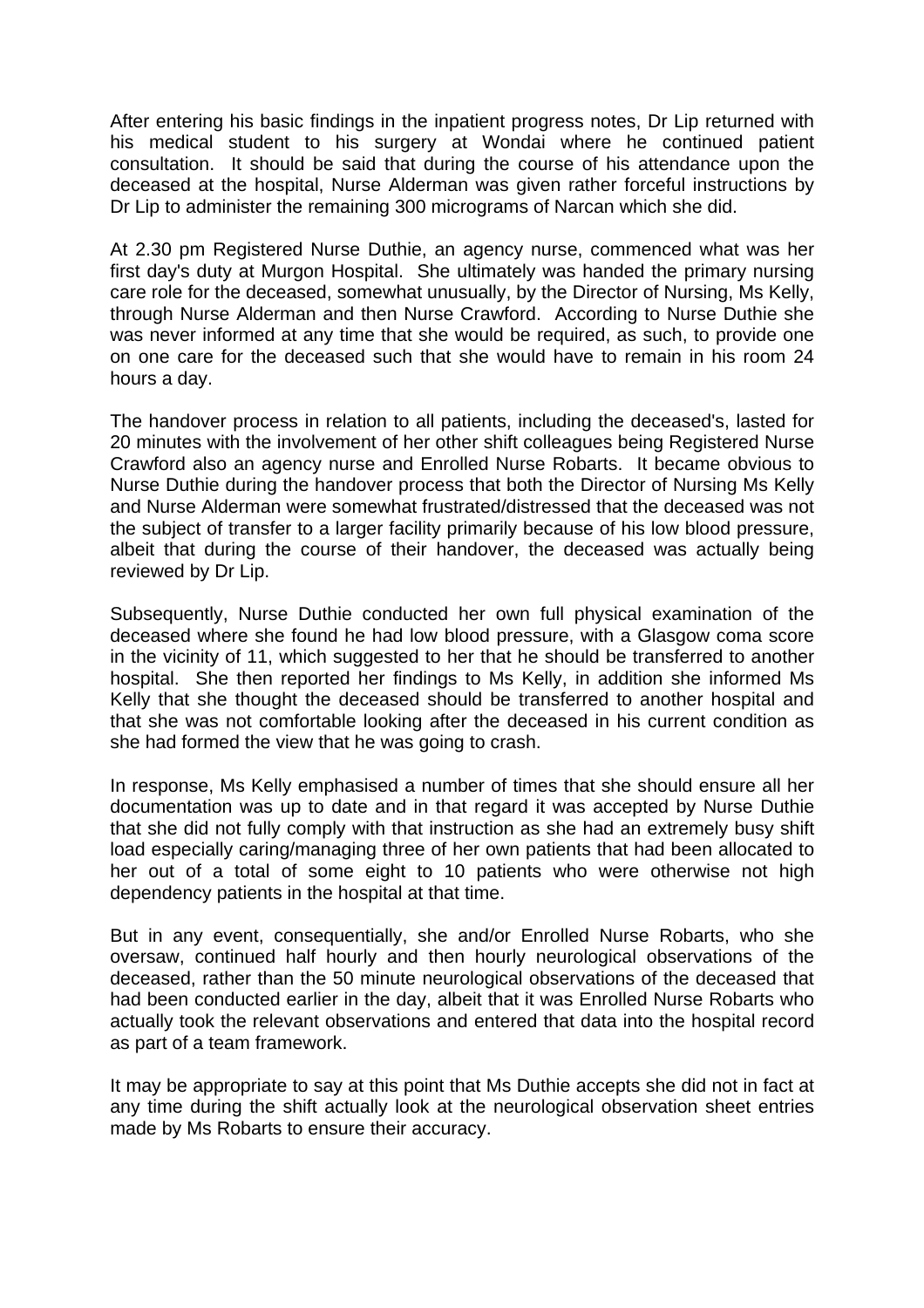Curiously, and as I understood it, Nurse Duthie's practice which apparently, in her view, is not an unusual nursing practice and one which she adopted on the occasion of caring for the deceased, was rather than make contemporaneous notations in the inpatient progress note section of a hospital patient's file, she would make entry notes in an unofficial notebook as to the patient's medical condition, etc, from time to time and any phone calls she made in relation to a patient, for example, to a doctor so that prior to the completion of her shift she was able to use those notes as a prompt to ensure that elaborate and flowing details are made in the inpatient progress notes.

At 3 pm Mr Lewis contacted Nurse Alderman and advised of the results of the analyst testing and that they were printing through to her at the hospital. Once Nurse Alderman had those concerning results to hand, she showed them to the Director of Nursing and then Nurse Alderman immediately faxed the results to Dr Lip's surgery at 3.15 pm. By about 3.20 pm Dr Lip had received those relevant faxed pathological results which indicated to him that the deceased had, amongst other things, a high potassium level as well as a minor degree of dehydration.

Ms Kelly had occasion at that stage to telephone Dr Lip herself to ensure he had received the pathological results she had previously viewed, such that she felt immediate concern for the health status of the deceased, that is, the deceased was seriously ill and should be transferred.

Dr Lip informed her he had not seen the results she was talking about, but would look for them and then phone back. At approximately 3.30 pm Nurse Duthie and Enrolled Nurse Robarts commenced actual ward duty. Some time after 3 pm, it seems offduty Nurse Duthie contacted Dr McAllister at his surgery in Murgon as the deceased was one of his regular patients to ascertain what the deceased's usual blood pressure was.

She also advised Dr McAllister that the deceased had probably taken a narcotic overdose and his conscious state had deteriorated in spite of the administration of two doses of Narcan to reverse it and his blood pressure was in the vicinity of 70 over 40 and had been extremely low since his admission and further, an IV had been inserted and Dr Lip had ordered fluid at a certain rate, which on Dr McAllister's recall was very conservative, that is, inferentially one litre of intravenous fluid over 10 hours.

Dr McAllister responded by advising Nurse Duthie that the deceased's blood pressure ranged between 110-120 systolic and 60 to 80 diastolic and that it would be his opinion that given the details provided to her the deceased probably needed more aggressive resuscitation, that is, intravenous fluid intake into the deceased's circulatory system needed to be increased to bring his blood pressure up. It should be added Dr McAllister was never requested at any stage to intervene in the deceased's treatment including that he should be transferred to another hospital.

At approximately 4 pm it would appear a decision was made by Nurse Duthie to move with at least the assistance of enrolled nurse Clancy, the deceased from his high dependency room to the children's ward of the hospital, as she had been alerted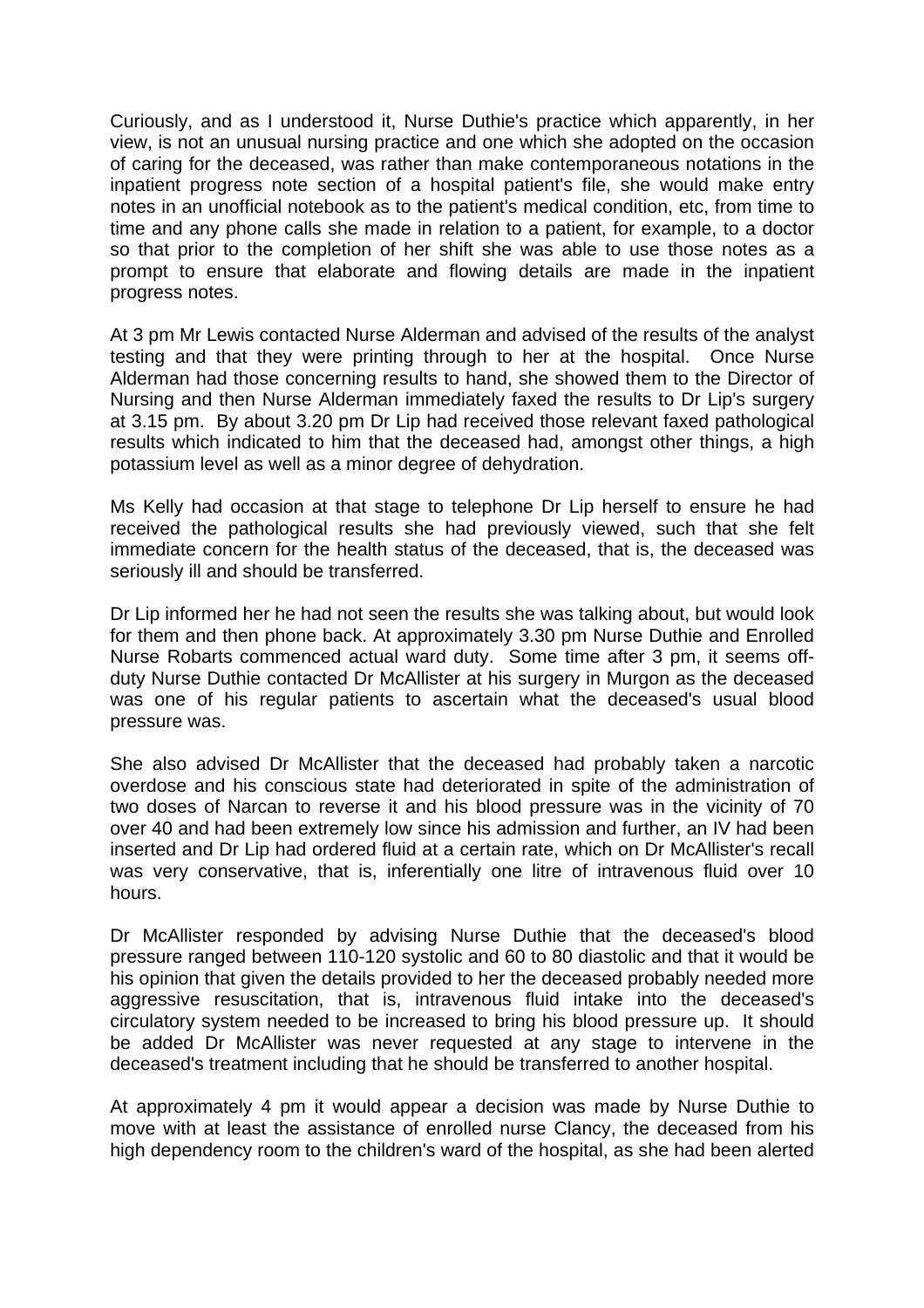that particular room may have to be used to house a female 14 year old drug overdose patient, but as it turned out, that particular patient did not present to the hospital, therefore, the deceased was shortly thereafter returned back to the high dependency room.

It would appear also at about 4 pm that Ms Kelly again contacted Mr Potter after she had ensured Dr Lip had received the relevant pathology results, as she was concerned about their content, such that her belief was that the deceased should be transferred. Seemingly, Mr Potter was in concurrence, but it was his view the nursing staff should await Dr Lip's decision as he was the treating doctor.

Further, at 4 pm, Dr Lip did indeed telephone the hospital and spoke with Nurse Alderman about the relevant pathology results. He stated to Nurse Alderman that they presented as a typical dehydration picture, thus he ordered that he be given more water to drink, his intravenous fluid be maintained at 10 hourly rate and to repeat his bloods in the morning. Dr Lip accepted in hindsight the first two orders did not constitute appropriate treatment for the deceased.

At approximately 4.20 to 4.30 pm Nurse Duthie telephoned Dr Lip at his surgery and explained relevantly the deceased's blood pressure was 60 over 35 and that he had not voided at all over 2.5 hours. In response Dr Lip asked if the deceased's tongue was dry and upon her informing him that it was, Dr Lip ordered increased intravenous therapy of a thousand millilitres over two hours and then another thousand millilitres over 10 hours.

It would also appear that Dr Lip at that stage ordered the withholding of the deceased's Lipitor, which is for heart/blood pressure and Gemfibrozil, which is for cholesterol medications as it was his medical understanding that those medications used in combination could cause the condition he suspected the deceased was suffering from which was rhabdomyolsis.

During the course of that conversation, Ms Duthie alleges that Dr Lip hung up on her midsentence, but accepts that she had not documented that anywhere. She also accepts that she could not now say with any certainty that she expressed her concern to Dr Lip, the deceased should not be at the hospital or that he should be transferred out.

It would also seem that late in the afternoon Dr Lip requested that the Kingaroy Pathological Laboratory perform a pharmaceutical test and it was a test on the blood of the deceased. At approximately sunset, but still being within daylight hours, the deceased's wife returned to the hospital via her own vehicle whereupon a nurse attempted to wake the deceased to let him know she had returned, but he did not respond. Ms Williams also let the deceased know that she was back.

Ms Williams, at that time, found the deceased still to be sweating profusely, thus she wiped sweat from his face with a tissue. A nurse then came into the room, so Ms Williams inquired of her the reason why there was no change in her husband's condition and the nurse replied that they were doing all they could with the information they had about the deceased and they were trying to flush his system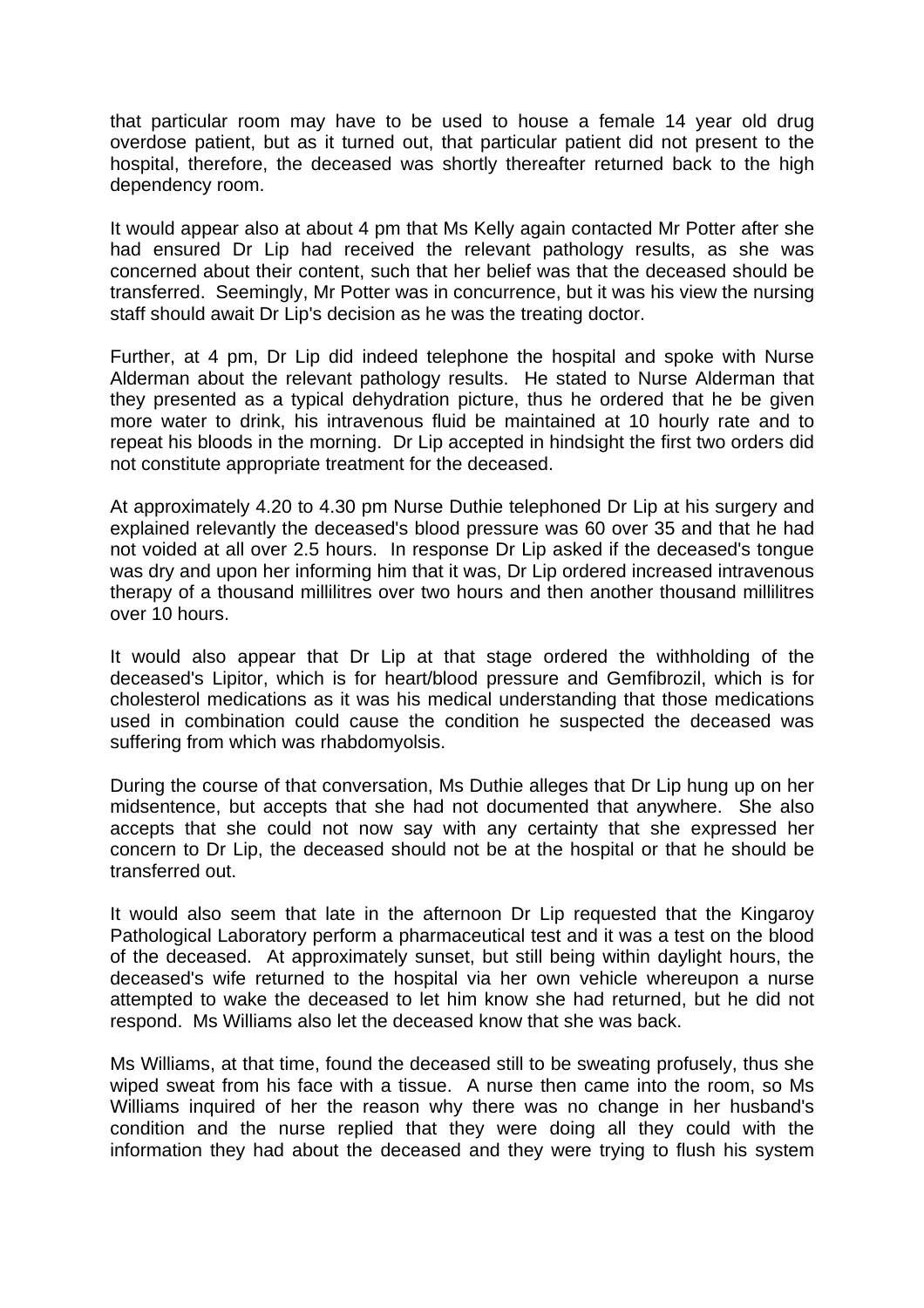with saline and that the deceased was on his third bolus and they were now waiting for him to come good.

At approximately 6.15 pm Dr Lip had ceased consultations at his surgery and at approximately 6.30 pm proceeded with his medical student by motor vehicle to the Kingaroy TAFE College to attend a continuing medical education lecture. It seems somewhat unclear thereafter as to what may have transpired until the arrival of Advanced Paramedic Alexander and perhaps that is understandable given the traumatic and tragic circumstances that followed, but in any event, doing the best I can and placing more reliability relevantly on the version of events in the main as depicted by registered nurse Crawford and that of the deceased's wife.

It can be said, perhaps with some certainty, that between 7 pm to 7.10 pm Enrolled Nurse Robarts found the deceased's condition initially at least to be stable, save the deceased's pupils were 04 and reacted to light, that is up from the 2.

Now, a short time later the deceased's wife observed, amongst other things, that her husband's breathing had become shallower, hence, she asked him if anything was wrong. The deceased responded by looking up at her, fixing his eyes on her face and shaking his head from side to side as if saying no. In the result, the deceased's wife called out to a nurse the deceased's breathing had changed.

One of the nurses then stated to Ms Williams that the oxygen bottle/cylinder assigned to the deceased had run out and that nurse then called out for another nurse to immediately obtain another oxygen bottle/cylinder.

At about this time also Nurse Crawford came into the deceased's room at the request of Nurse Duthie to review/assess the deceased. Nurse Crawford found the deceased to be lying in the bed on his back and had very laboured breathing. He had decreased blood pressure, that is, approximately 30/35, very little urinary output and an irregular cardiac rhythm. Hence, Nurse Crawford called that the deceased was going into cardiac arrest.

Ms Williams noted perhaps strangely that nurses were running everywhere so at that time she stood out of the way to allow the nursing staff to do their work. Nurse Crawford, with the assistance of Nurse Duthie and the part assistance of the enrolled nurse Robarts, attempted to resuscitate the deceased.

During the course of the attempted resuscitation, Nurse Crawford instructed enrolled nurse Robarts to telephone Dr Lip, but she was unable to contact him. It seems also that enrolled nurse Robarts attempted, without success, to contact Dr Gangaram and also Dr McAllister.

Nurse Crawford then proceeded herself to the nurses station and contacted Triple O and asked the emergency operator for the attendance/assistance of the Queensland Ambulance Service at the hospital in relation to the deceased's cardiac arrest. Nurse Crawford then telephoned Ms Kelly, the Director of Nursing, and requested her immediate attendance and enrolled nurse Robarts was again requested by Nurse Crawford to contact Dr Lip.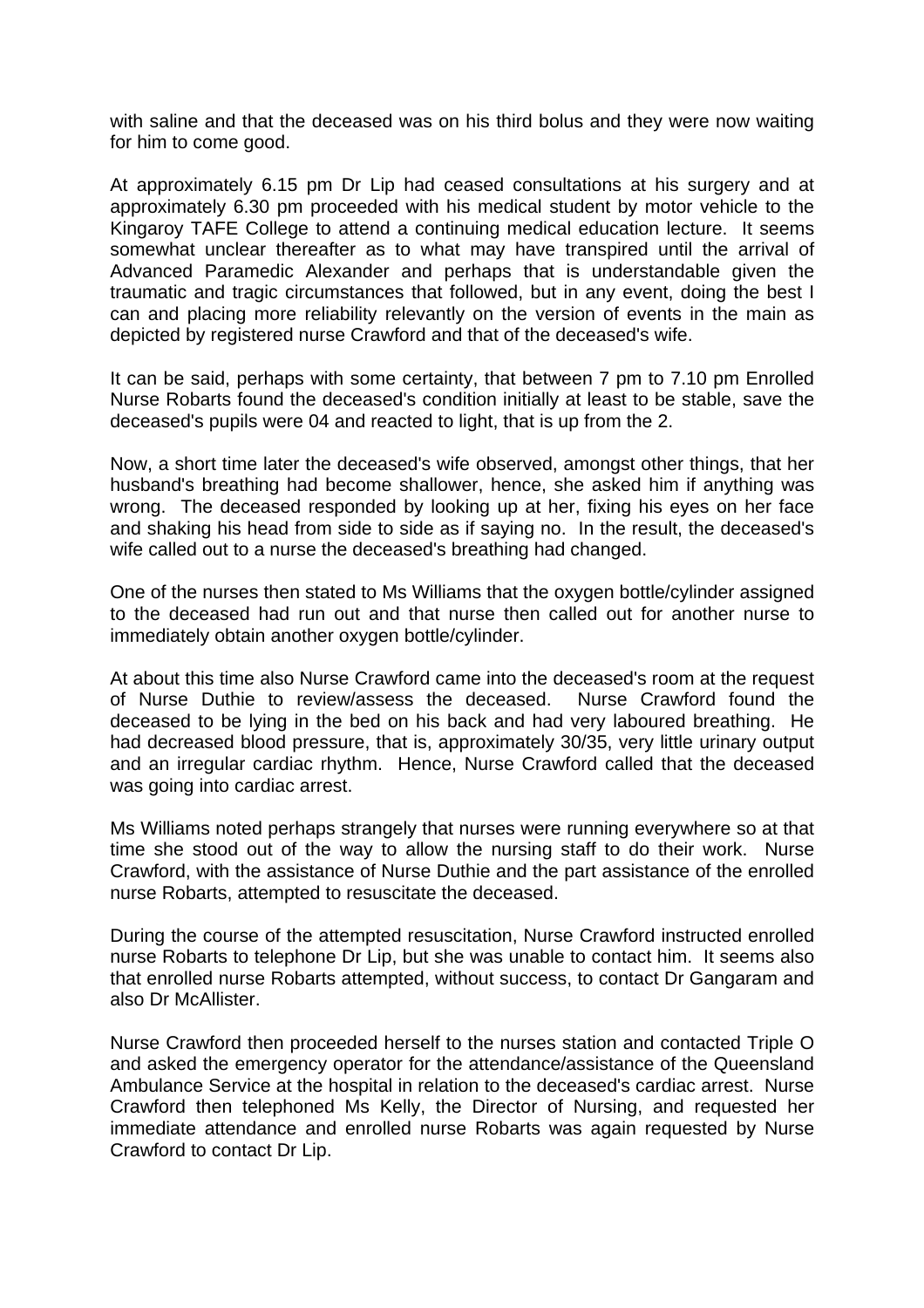At 7.25 pm Ms Williams was asked by one of the nurses if she wouldn't mind stepping outside while they treated the deceased. Accordingly, Ms Williams removed herself to the hospital veranda.

At 7.28 pm Intensive Care Paramedic Alexander and student Paramedic Cantell, attended upon the deceased in his high dependency room and found him to be extremely comatosed and pale and that he had an intravenous cannula attached to his right arm as well as an intravenous normal saline fluid drip running. Paramedic Alexander also observed that the deceased was connected to a life pack 12 defibrillator and that the electrical cardiogram rhythm was asystole, that is, flat lined as there was no heart activity as the relevant nurses at the hospital were unfamiliar with the machine's use.

The deceased was then intubated by Paramedic Alexander and under his direction the student paramedic administered to the deceased intravenously one milligram of adrenalin, however, he did not respond. Paramedic Alexander administered a further one milligram of adrenalin. Once again, the deceased did not respond, thus, he administered one milligram of Atropine, which proved not effective, so a further 2 milligrams of adrenalin followed by one milligram of Atropine was given, but the deceased continued not to respond.

At approximately 7.40 pm, Ms Kelly, the director of nursing attended as requested at the hospital and immediately called Dr Lip. Dr Lip's phone was answered by Mr Renoud, who informed her that they were en route from Kingaroy to Murgon Hospital. At 7.42 pm Paramedic Alexander, although believing it futile by this stage, administered 400 micrograms of Narcan, and as expected the drug had no effect on the deceased.

At 7.45 pm, after the administration of another two milligrams of adrenalin, Paramedic Alexander detected on the ECG a very fine fibrillation, therefore, the deceased was defibrillated at 200 joules and then the deceased went into asystole.

At 7.46 pm as Paramedic Alexander considered the ventricular fibrillation genuine, he administered 50 millilitres of sodium bicarbonate to the deceased.

At 7.51 pm, another two milligrams of adrenalin was administered, however, there was still no change to the deceased's condition. Paramedic Alexander continued to reassess the deceased and waited to see if the adrenalin would have any effect and during that period he performed CPR, which prior to that time had been continuously being performed by the relevant hospital nursing staff.

At approximately 7.55 pm Ms Kelly contacted Dr Prasad, the medical superintendent/on-call doctor at the Cherbourg Hospital who resided at that time only a short distance from the Murgon Hospital and after having received Ms Kelly's brief about the deceased's situation, Dr Prasad attended upon the deceased within minutes.

Paramedic Alexander then briefed Dr Prasad on the deceased's medical condition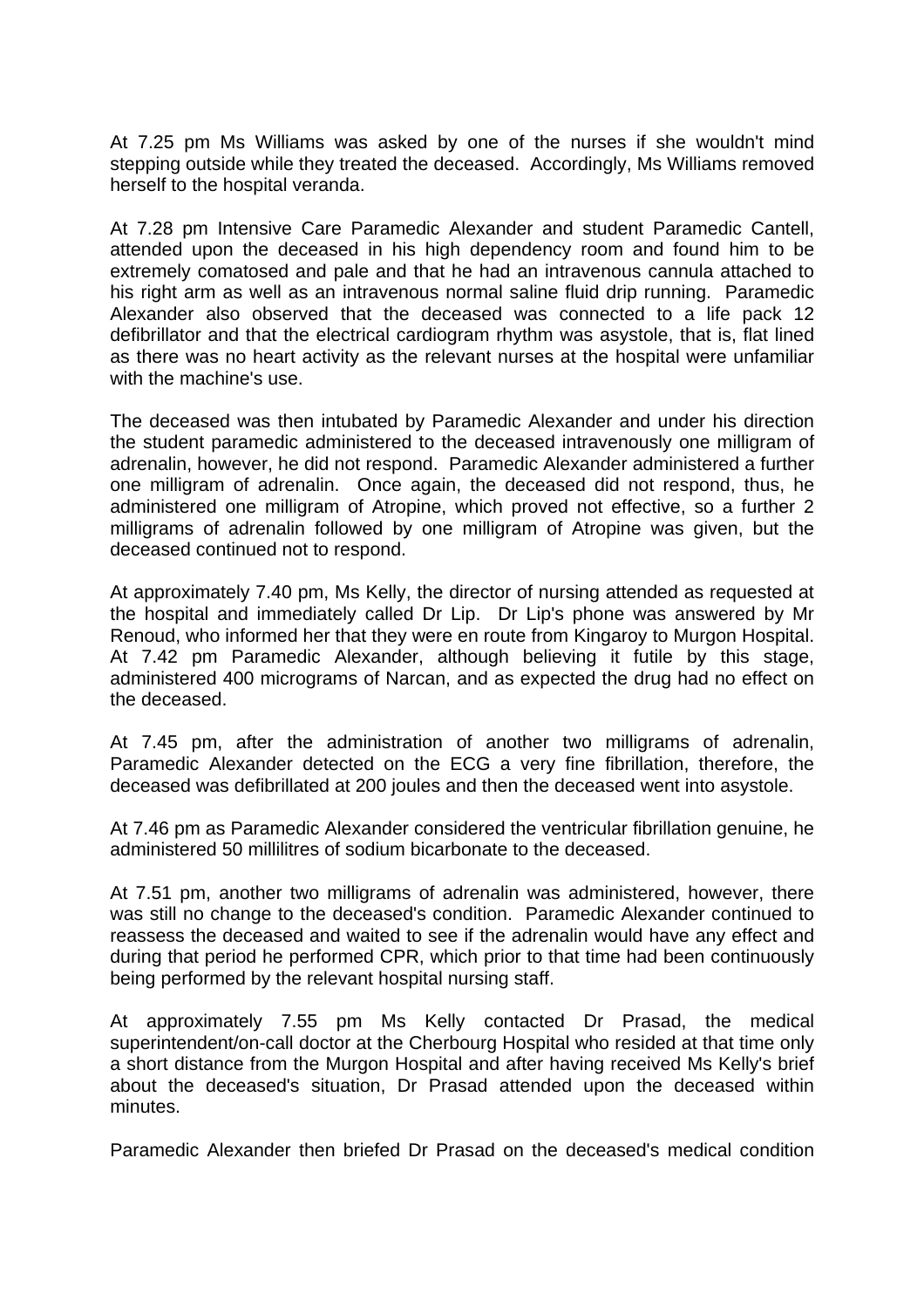and information about the medications administered and overall treatment and the fact that he was about to cease resuscitation. Dr Prasad examined the deceased, but could not detect any cardiac output and after considering the treatment that had already been administered the time on which the paramedic and nursing staff had been working on the deceased, his intubation and ventilation and medication given and the overall demonstrated good efforts that had been made, Dr Prasad concurred with Paramedic Alexander that all resuscitation efforts should cease.

In the result, Dr Prasad again examined the deceased and found the deceased to have fixed and dilated pupils, thus, he pronounced the deceased to be life extinct at 7.57 pm.

At 8 pm Dr Lip walked in to the room, once again accompanied by his medical student, both having just arrived back in Dr Lip's motor vehicle from Kingaroy somewhat distressed as the passing of the deceased was unexpected, such that it will remain one of those black days in his life.

Dr Prasad, in essence, handed over the situation to Dr Lip, the treating doctor, informing him that he had just arrived himself at the hospital and that resuscitation of the deceased had ceased.

Paramedic Alexander also briefed Dr Lip on what had occurred. Dr Lip then spoke very briefly to relevant nursing staff and made relevant entry notes both in the hospital administration front sheet and the inpatient progress notes. In consequence, Dr Lip indicated to the on-duty nursing staff that the deceased's death was one that should be referred to the Coroner and in that case the police should be advised, albeit that it was seen that action of that type had already been formulated by Paramedic Alexander.

Accordingly, also at 8 pm, Nurse Duthie reported the deceased's death to the Murgon Police. In turn, Constable Milburn attended at the hospital and initially spoke to nursing staff. Thereafter, relevant nursing staff and Paramedic Alexander at varying times spoke in a consoling way to the deceased's wife and Ms Williams spent some time alone with her dearly departed husband while she waited at the hospital for the arrival of her brother from Gayndah.

Subsequently, Constable Milburn returned to the Murgon Hospital and spoke to Ms Williams, who was also able to identify the body of the deceased as that of her husband to the officer and after obtaining the necessary information from Ms Williams, Officer Milburn again returned to Murgon Police Station and subsequently completed the requisite form 1B and the police report of the death to the Coroner.

At approximately 10 pm the body of the deceased was conveyed by undertakers under police escort to the Kingaroy Hospital Mortuary for lodgement.

In the morning of the 23rd of August 2006 the requisite blood tests requested by Dr Lip that previous afternoon became available indicating that the deceased's Paracetamol was within the therapeutic range whilst his creatine kinase was grossly deranged.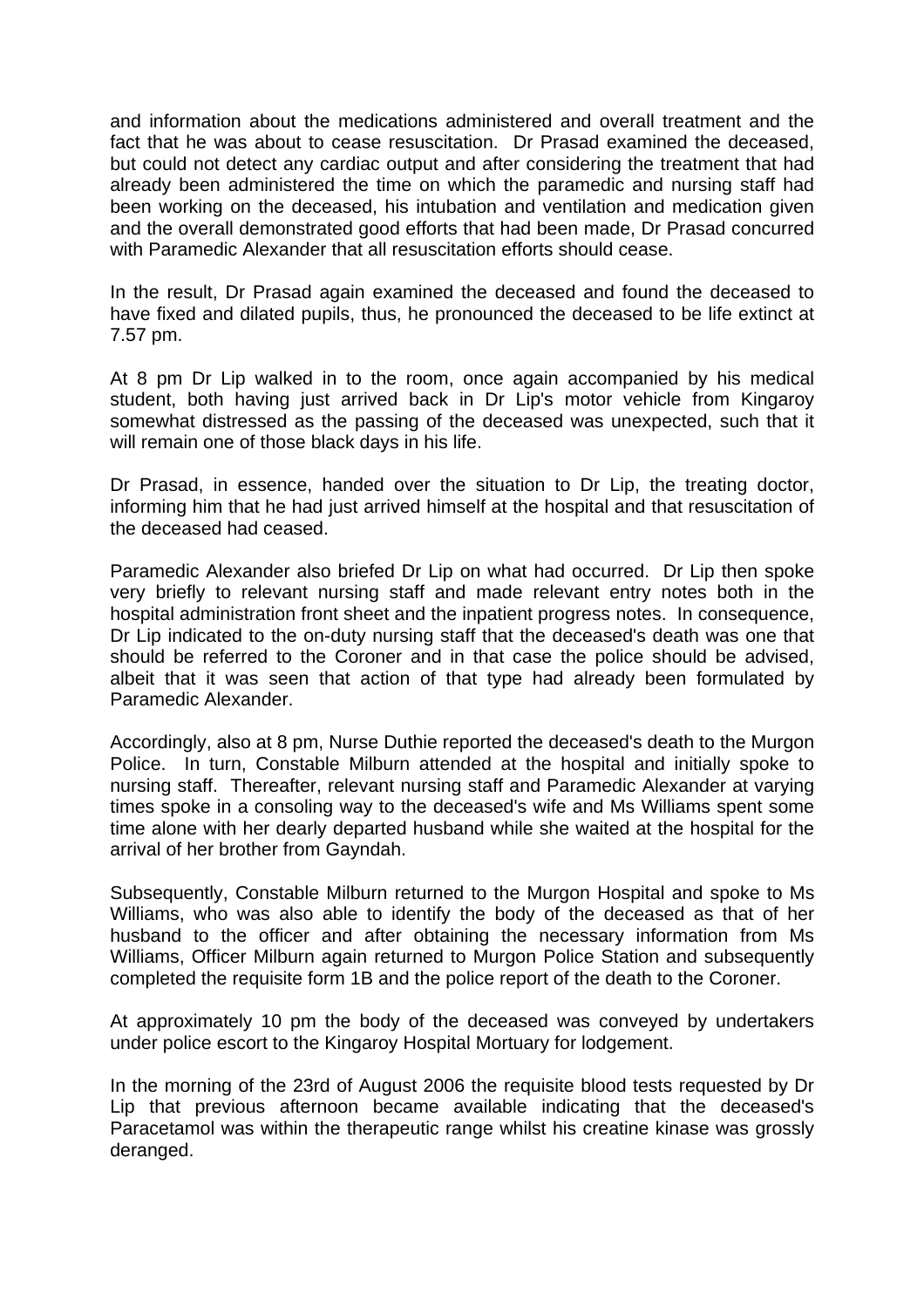On the 24th of August 2006, as a result in part of the deceased's demise, Ms Wood, the district manager of the South Burnett Health Service issued a risk management strategy for clinical safety of patient memorandum to the Murgon Director of Nursing and her staff for implementation where it was considered that inappropriate medical care was being provided by a medical officer.

On the 26th of August 2006, the deceased's body was then conveyed from the Kingaroy Hospital Mortuary to John Tonge Centre in Brisbane by Government undertakers under escort by Constable Milburn for the purpose of a Coronial autopsy.

On the 28th of August 2006, Dr Milne, a specialist forensic pathologist, conducted an autopsy on the body of the deceased and at that time he possessed all the relevant form 1 and the Murgon Hospital medical notes/charts, minus the neurological observation sheet, which he took into consideration when formulating his autopsy findings.

Dr Milne concluded that the death of the deceased presented as a very complex one both from pathological and a clinical point of view, albeit that Dr Milne had not clinically treated a patient for some considerable period of time. He found the condition directly leading to the death of the deceased, that is the most likely cause of death, was morphine toxicity, but that there were other significant conditions acute and chronic in the background which would have led to the deceased's condition deteriorating more quickly such as to provide some contribution to death, that is, ischemic heart disease which basically damaged the heart from the previous heart attack, coronary atherosclerosis which narrowed the arteries and rhabdomyolysis, which in basic terms is damaged muscle tissue and that tissue then circulates through the body causing some damage to the kidneys. In the deceased's case, the broken down muscle was blocking the tubular of his kidneys.

That rhabdomyolsis could have been occurring over a period of days and probably was a reaction of the cholesterol lowering drugs. The difficulty that the deceased had in voiding in the earlier part of the day could be attributed to the morphine as it is well known to cause urine retention, whilst his low blood pressure could have been caused by either morphine or cardiac illness.

The standout feature for Dr Milne from the relevant biochemistry results was a dangerously high potassium level which indicated acute renal failure.

It would seem that on the 1st of September 2006, Dr Lip was suspended with pay from his position as medical superintendent with the right of private practice Wondai Hospital until further notice.

In September 2007 the medical board of Queensland, as it then was, commenced disciplinary proceedings against Dr Lip in the Health Practitioner Tribunal in relation to the treatment of amongst others, the deceased at the Murgon Hospital. In the course of those proceedings, Dr Lip accepted that he had behaved in a way that constituted unsatisfactory professional conduct with respect to his treatment of the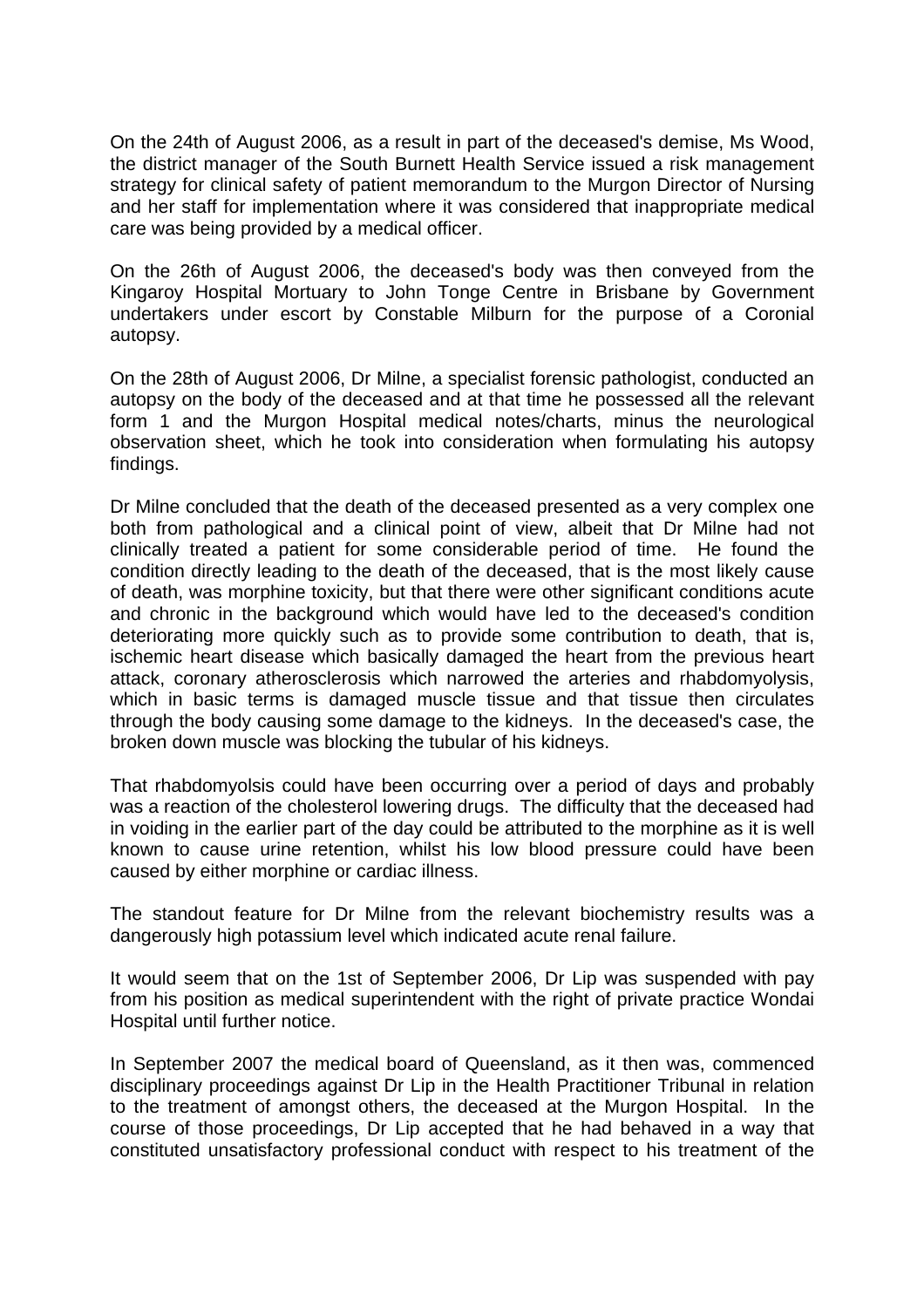deceased.

On the 22nd of December 2007, then Detective Senior Constable, now Detective Sergeant Barron, was tasked in accordance with the Queensland Police Service Manual to fully investigate the circumstances surrounding the sudden death of the deceased at the Murgon Hospital.

A lengthy investigation was undertaken as Operation Foxtrot Manaku and seemed to focus on any criminality that could attach to Dr Lip, such that he could be prosecuted for manslaughter due to criminal negligence under the provisions of section 282/303 of the Criminal Code. However, there has not been any prosecutory action taken to date.

On the 21st of October 2008, the Health Practitioners Tribunal made a number of orders which included, amongst other things, the suspension of Dr Lip for six months, that during the period of his suspension or within such further time as the Medical Board of Queensland allows and at his own expense, he was to undergo training and education approved by the said Board relevantly in the areas of (a) communication skills; (b) emergency presentations and management thereof and that following the said period of suspension, at his own cost, he is to practice in accordance with a supervised practice plan approved by the board.

Be that as it may, on the 19th of April 2010, the then Coroner and now the late Coroner G J Buckley, determined that an inquest into Mr Krog's death should be held.

On the 25th of June 2010, a pre-inquest hearing was held before the late Coroner at Kingaroy and the issues that were identified to be investigated at inquest are:

(1) the facts and circumstances surrounding the death of the deceased at Murgon Hospital on the 22nd of August 2006;

(2) the adequacy of care provided to the deceased during his admission to Murgon Hospital;

(3) clinical governance and administrative arrangements during the admission and care of patients at Murgon Hospital.

On the 23rd of December 2010, a further pre-inquest conference was held before me at Caloundra. Subsequently, on the 31st of January 2011, Detective Barron compiled a more detailed police Coronial report, which was forwarded for practical purposes to the Coroner's office at Caloundra.

On the 28th of February 2011, the inquest proper was commenced at Kingaroy and proceeded over the course of 10 days where a total of 30 witnesses were called and 71 exhibits were tendered.

On the last day of the taking of evidence, being the 11th of March 2011, the absence of time precluded hearing oral submissions from the relevant parties, thus I invited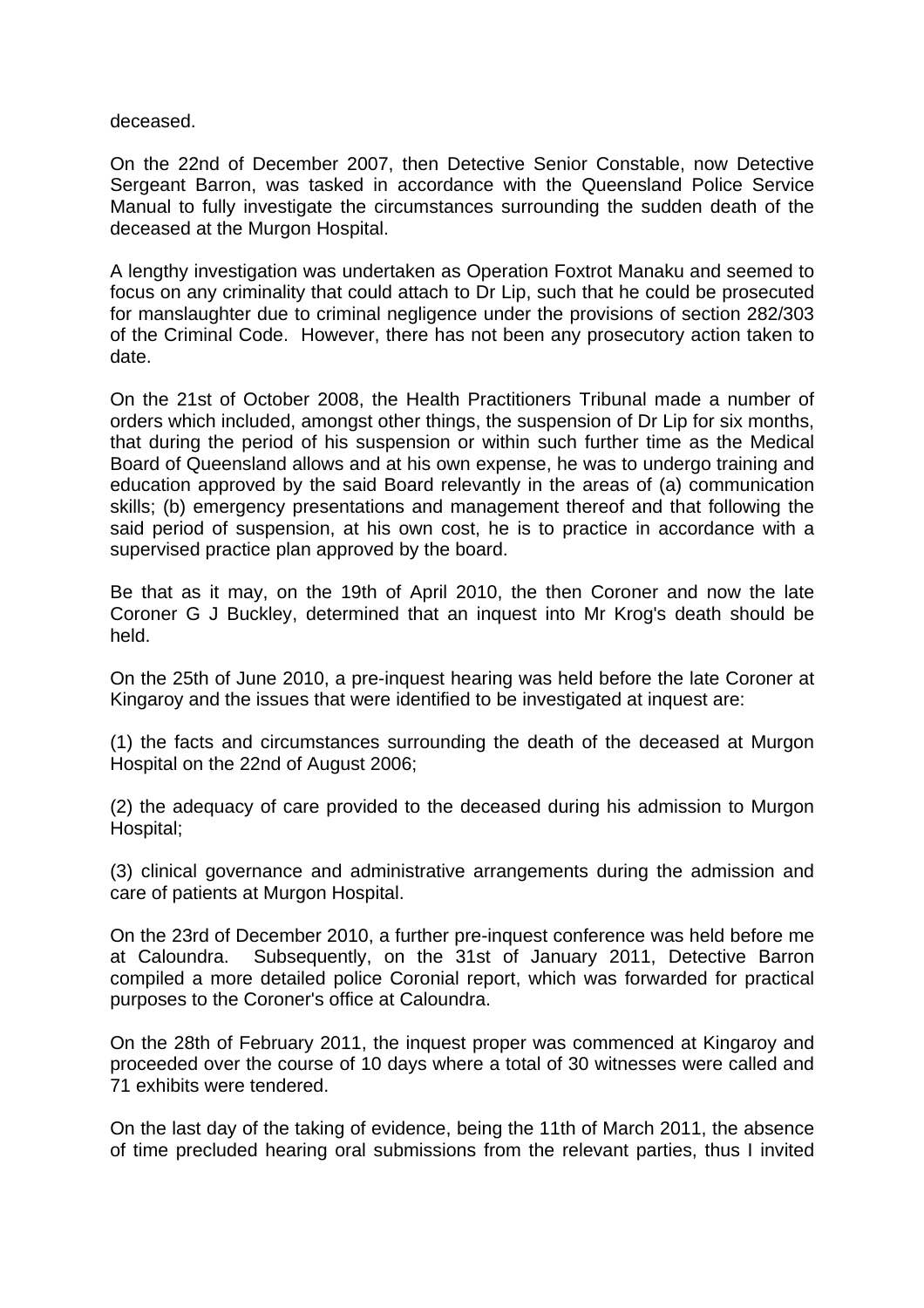written submissions to be made. Such written submissions were subsequently received at my office between the 19th of September 2011 and the 11th of January 2012 and have been read by me.

Now, it should be said that during the course of the inquest a number of expert medical witnesses were called, namely:

(1) Dr Evans, who was a private general practitioner, but with considerable experience and knowledge in rural and remote medicine, initially provided a medical report/review to the Queensland Health Quality and Complaints Commission concerning Mr Krog's death. She was ultimately of the opinion, given her now understanding of the totality of the deceased's clinical picture, which at review she did not possess, that it fell to a clinical judgment call to be made by Dr Lip as to how to treat the deceased on the day in question, notwithstanding that hospital documentation was extremely brief and often lacked clinical detail, example, fluid charts. Albeit, as the deceased had persistent low blood pressure and presented as an opiate/drug overdose MS Contin, but Narcan responding, clinically in her view, the Murgon Hospital was not the place for the deceased to have been received and then monitored in the very event that there was an adverse outcome;

- (2) Dr Elcock, who is a very experienced emergency medical specialist practising the aerial retrieval of critical care patients and pre-hospital care attached to Queensland Health, was, in essence, of the opinion when faced once again with the deceased's overall clinical condition and the fact that at the time of giving his statement he was not aware of the content of the autopsy and forensic toxicology reports, that there was a failure on the part of Dr Lip to recognise and respond to the deteriorating medical condition of the deceased, especially his persistent hypotension such that at the very least upon Dr Lip's receipt of the relevant blood tests in the latter part of the afternoon, it should have become glaringly obvious to him that the deceased needed to be transferred out. That is notwithstanding, amongst other things, acceptance that an inaccurate fluid chart would create a difficulty for Dr Lip as the reviewing clinician. That Dr Lip's telephone ordered investigations, where appropriate, provided Dr Lip had the intent to see the deceased at a very much earlier time, that is, some 20 to 30 minutes after being advised of the deceased's hospital presentation and the deceased's associated history by the director of nursing and the fact that the director of nursing did not inform Dr Lip that she had triaged the deceased as a category 2 patient;
- (3) Dr Rowan has had some six years' experience as a rural and remote general practitioner exercising the right of private practice and has considerable experience in the specialities of addiction medicine and medical administration. Because of his standing at the relevant time as president of the Rural Doctors' Association of Queensland, Dr Rowan was also tasked by the Queensland Health and Quality Complaint Commission in approximately February 2007 to review in a medico/legal sense, the death of the deceased relying as he did upon limited information that was provided to him, which consisted of a photocopy of the deceased's medical, hospital, medical record,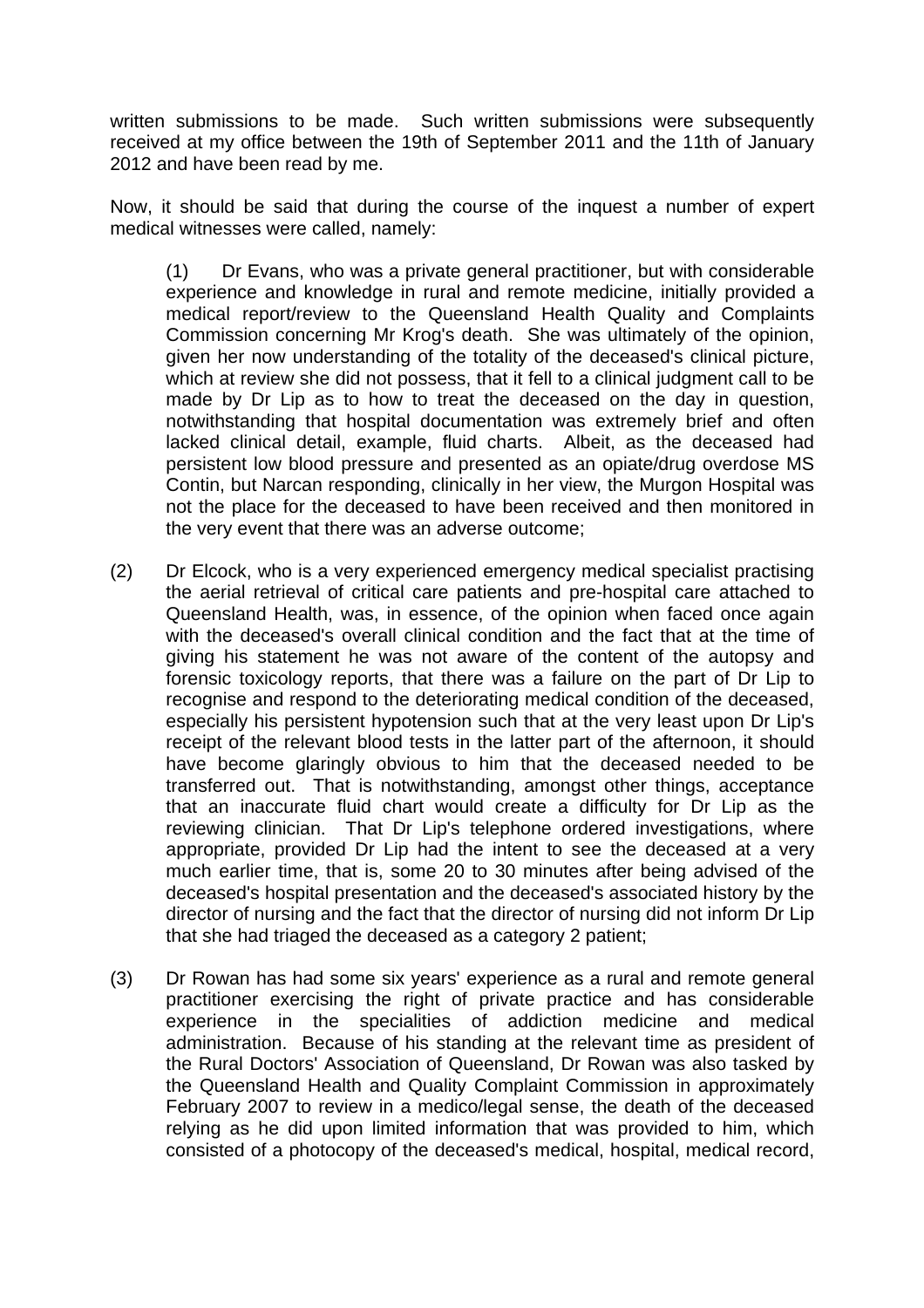including the relevant pathology results.

Further, it would seem to me, that ultimately Dr Rowan's clinical opinion based upon his experience of having previously practised in rural and remote settings and his acceptance that the deceased now did not initially present as a critical ill patient, that is, he was conscious; breathing, but drowsy, was that the deceased, in any event, was clearly an unhealthy/clinically unwell man who should not have remained at Murgon Hospital for as long as he did and, in that regard, should have been transferred to a much more appropriate hospital facility probably not later than that morning.

(4) Dr Ringrose, who is a very experienced specialist/consultant physician, having practised as a visiting physician in such locales as Longreach and Mount Isa and who, I might add, was the only expert opportunely that had provision of extensive relevant material to assist in the compilation of his written report.

Dr Ringrose was of the clinical opinion, when reduced to its bare essentials, that the deceased did not receive appropriate medical care, that is, the deceased should have been seen by Dr Lip in a timely manner, albeit, that Dr Ringrose noted, amongst other things, at paragraph 4 of page 4 of his report which states, "However, it is well documented that he had severe coronary heart disease, he had a history of myocardial infarction with balloon angioplasty in the past and the description of his coronary arteries in the autopsy is indicative of severe disease. When one combines with this respiratory failure and hypercalcaemia and renal failure his prognosis, in my opinion, was very poor from the outset."

Dr Ringrose went on to say, "If the optimum treatment had been undertaken and he had been airlifted to another centre, I would suggest that he still had only a 20 per cent chance of survival. If he had survived, he may well have had serious morbidity for the rest of his life."

Dr Ringrose based that opinion on numerous contributing factors and they are as follows:

- (a) The deceased had ingested a very serious level of morphine the amount of which is set out in the analyst certificate being total morphine three milligrams per kilogram which in turn is approximately six times the average total dosage;
- (b) The deceased was apparently opiate naive, that is, he had less effective tolerance to morphine;
- (c) The deceased was suffering from exceptionally severe heart disease for a person of his age;
- (d) That at approximately 10.40 am on the day in question the deceased was already suffering from substantial organ failure, that is hypercalcaemia and renal;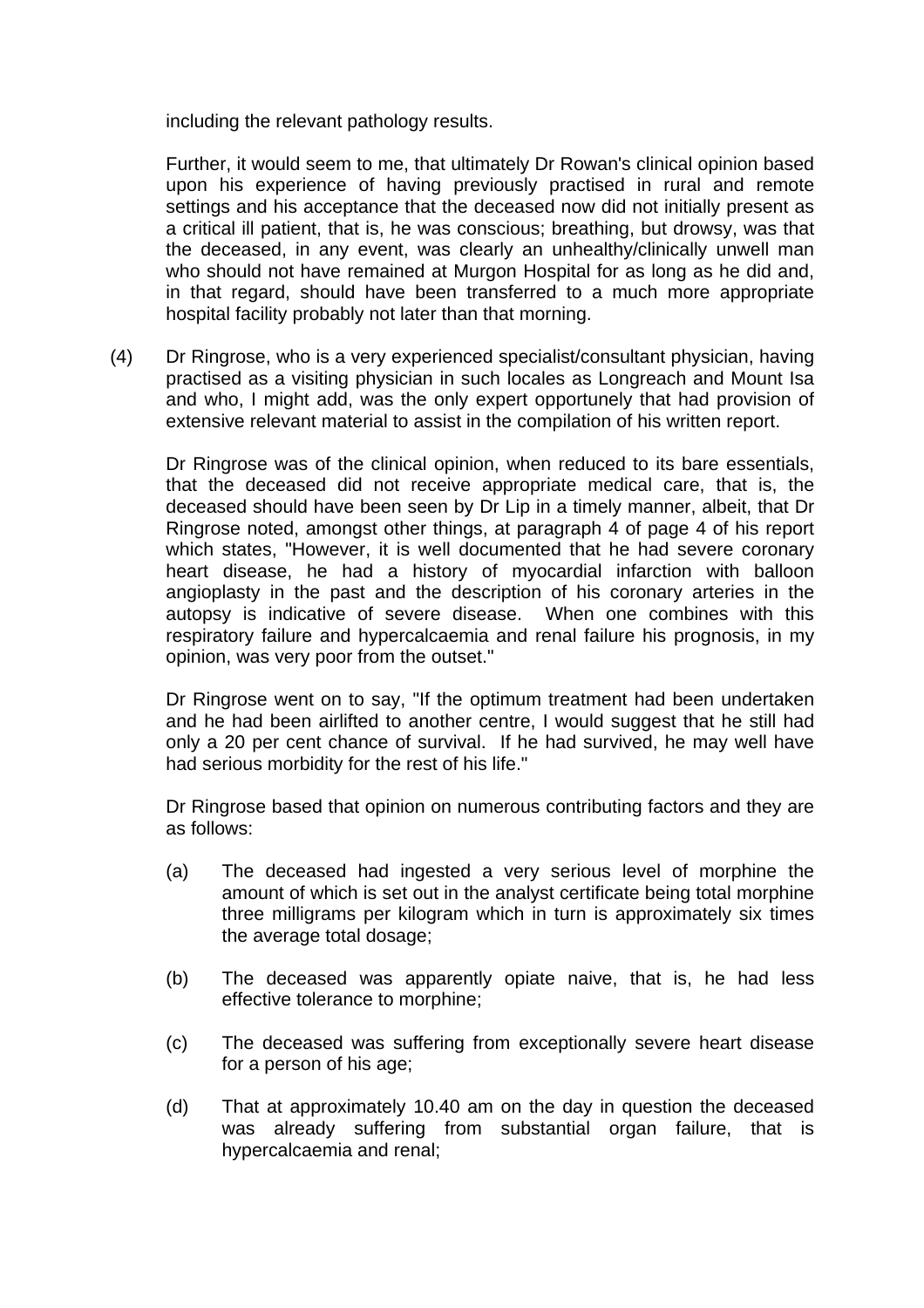- (e) The deceased was a smoker of long standing with high cholesterol and high blood pressure and he had an enormous fatty liver most likely caused by being 110 kilograms in weight;
- (5) Dr Mahoney, who is an experienced forensic pathologist, gave evidence, amongst other things, that MS Contin was a slow release morphine drug, that is, the drug is gradually released over three to four hours and then it maintains that level for approximately 12 hours and that morphine acts as a central nervous system depressant.

That in his report dated the 23rd of March 2007, it was Dr Mahoney's opinion, in part, that the three milligrams per kilogram of total morphine detected in the deceased's antemortem blood specimen collected at 10.45 am on the day in question and thereafter the post-mortem blood level of one kilogram per kilogram reflected the falling total blood morphine levels in the hours prior to the deceased's death, and further that both those blood levels were high and likely to be fatal in an individual with tolerance to morphine which I think on balance can be said to be the case in relation to the deceased.

Dr Mahoney also opined in his report the very high level of morphine detected in the deceased's antemortem blood could not be accounted for by ingestion of 120 milligrams of MS Contin. If MS Contin was the source of the blood morphine it must have been a much larger dose.

Further, Dr Mahoney was of the view that the death of the deceased in the circumstances as he understood them was a complex one.

Now, I have previously referred to the Murgon Model of Care/Murgon Model of Medical Management, which historically was in existence at the time of the deceased's death, having commenced on the 29th of July, it seems, 2005.

That model of care, which was principally devised and finalised by Miss Hood, the then district manager of the South Burnett Health Service District, came into effect after extensive consultation with relevant stakeholders including, amongst others, Dr Lip, Dr McAllister and Dr Gangaram, and was as a result of the ministerially approved redevelopment of the Wondai Hospital.

That is the Wondai Hospital was to be demolished and a nursing home facility was to be erected with five hospital beds. From a medical perspective the relevant model of care was based on Local Government boundaries in that Dr Lip was relatively responsible for the care of all public patients from Wondai and the southern shires, which included, amongst others, residents from Proston, whilst Dr McAllister and Dr Gangaram were to be relevantly responsible in a shared way for all public patients from Murgon, Kilkivan and the northern shires.

In January 2007 Queensland Health had occasion to amalgamate, as part of a broader amalgamation program throughout the State, the district health service of West Moreton and South Burnett. As part of that particular amalgamation a number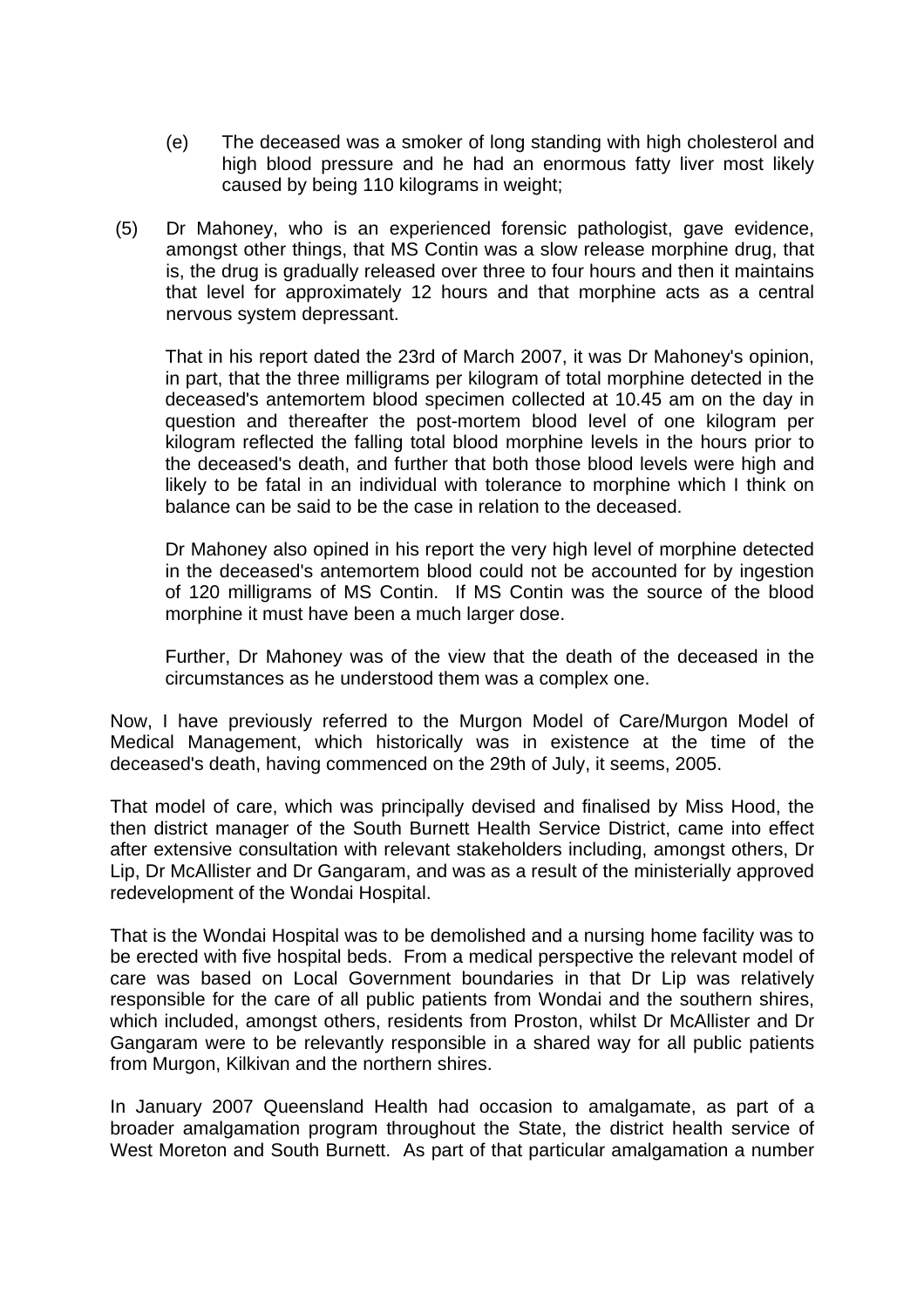of changes/improvements occurred including:

- (1) The Patient Safety and Quality Improvement Service became available which enables, for example, a district nurse to call the on call medical superintendent at Ipswich for support if a doctor is not attending a rural hospital. In turn that medical superintendent could ring the doctor concerned to ask him/her to attend or the medical superintendent could give permission for a patient if it was in the patient's best interest to do so.
- (2) Murgon Hospital has been supplied with an i-STAT machine which is an advanced hand held blood analyser that provides real time lab quality results within minutes to accelerate the onsite patient care decision making process thus reducing some of the issues associated with off site blood analysis.
- (3) The establishment of the centrally managed clinical coordination unit/centre which enables district doctors to ring or in the case of Murgon Hospital do video conference with that unit/centre and request that a patient be moved to a hospital with increased capacity to treat the patient. The unit is tasked with the transport of a patient and the finding of a bed and can also provide advice to the doctor in the management of a patient while awaiting transport or advice on the need for transport.
- (4) Ongoing graded assertiveness training, which is probably helpful to nurses. That training provides nurses with guidance with respect to being assertive with doctors, that is, for nurses to use appropriate clinical communication language to insist that a doctor attend to a patient and also, if necessary, to escalate in matters to management.
- (5) Working hand in hand with the graded assertiveness training system is a likely introduction across greater Queensland, which I assume will include small rural towns such as Murgon, of an early warning identification system. Such a system will provide early warning of a deteriorating patient. For example, in a small rural hospital like Murgon, observations will be scored in areas such as blood pressure and respiratory rate and once a patient has reached a certain score of deterioration the nurse then contacts the treating doctor and if that doctor is unavailable for whatever reason and notwithstanding there may have been some treatment verbally ordered there is an automatic trigger that after 30 minutes for the nurse to take the matter to the director of nursing who will in turn contact the treating doctor and if that doctor still is unable to attend then the director of nursing will contact the medical superintendent at Kingaroy, Ipswich or Toowoomba.
- (6) For agency nurses, despite orientation, there is a system in place to ensure that no agency nurse in a rural hospital is left by themselves. On the very rare occasion that would occur there will always be a more experienced on call nurse made available either by telephone or to actually attend the hospital at short notice.

Subsequently, it seems, in October 2008 the positions of medical superintendents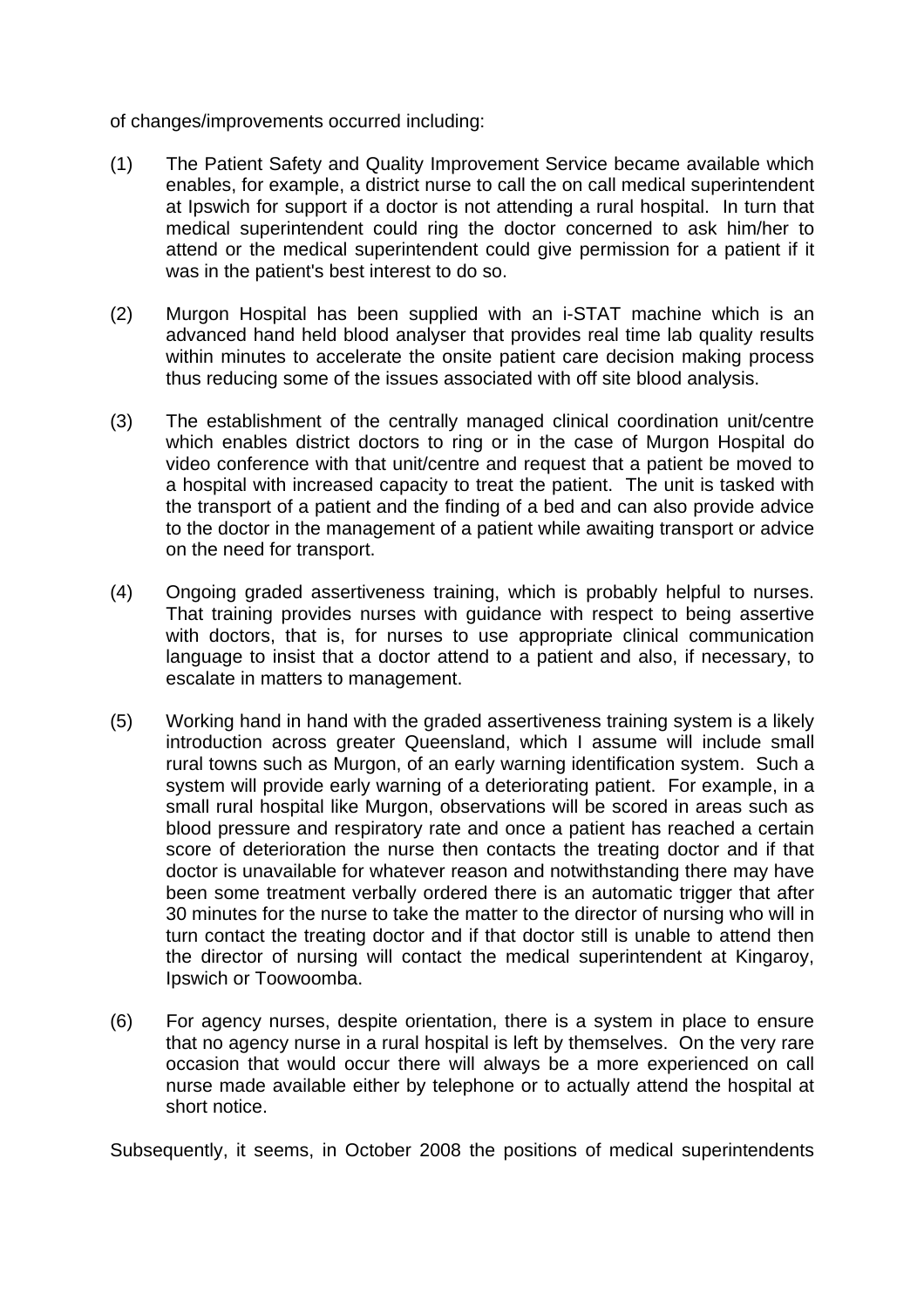with private practice for both Wondai and Murgon were phased out and the medical model changed by increasing the compliment at Cherbourg Hospital with three full time senior medical officers solely dedicated to Queensland Health patients for Wondai, Murgon and Cherbourg.

Those medical officers now work on a one to three on call roster, that is, they are on call one night in every three with another senior doctor from outside the local area providing weekend relief. Those on call arrangements have been put in place to manage not only fatigue but to maintain stability of staffing with the view to improvement in the quality of patient care.

At this stage it is perhaps opportune to say that it should be understood contextually that an inquest is not a trial between opposing parties but an inquiry into the death of a deceased.

In a leading English case, R v. South London Coroner; ex parte Thompson [1982] 126 S J 625, is described this way: "It is an inquisitional process, a process of investigation, unlike a criminal trial where the Prosecutor accuses and the accused defends. The function of an inquest is to seek out and record as many of the facts concerning the death as public interest requires. The focus is on discovering what happened not on ascribing guilt, attributing blame or apportioning liability.

One of the purposes is to inform the family and the public of how the death occurred with a view to reducing the likelihood of similar deaths. As a result the Coroners Act 2003 authorised the Coroner to make comment, if appropriate, concerning public health or safety, the administration of justice or ways to prevent deaths from happening in similar circumstances in the future. However, a Coroner must not include in his findings any statement that a person is or may be guilty of an offence or civilly liable for something. It is, I think, well established that a Coroner should apply the civil standard of proof in relation to coronial investigations with the approach referred to in Briginshaw v. Briginshaw [1938] 60 CLR 336 to 361 per Sir Owen Dixon J has applicability. This means that the more significant issue to be determined, the more serious an allegation or the more inherently unlikely an occurrence, the clearer or more persuasive the evidence needed for the trier of fact to be sufficiently satisfied that it has been proven to the civil standard. Also it can be said that a Coroner is obliged to comply with the rules of natural justice and to act judicially. This means that no findings adverse to the interest of any party may be made without that party first being given a right to be heard in opposition to that finding. As Annetts v. McCann [1990] 65 ALJR 167 at 168 makes clear that includes being given an opportunity to make submissions against findings that may be damaging to the reputation of any individual or organisation."

Bearing in mind what I have just said, I think, however, it can be said from the evidence that it is clear that the hospital record keeping that pertained to the deceased's death was, to put it bluntly, poor such that it can be said, amongst other things, that the relevant fluid chart was unreliable in certain respects and the accuracy of the relevant neurological observation sheet questionable.

I also found, regrettably, that I had a general unease in the main about the evidence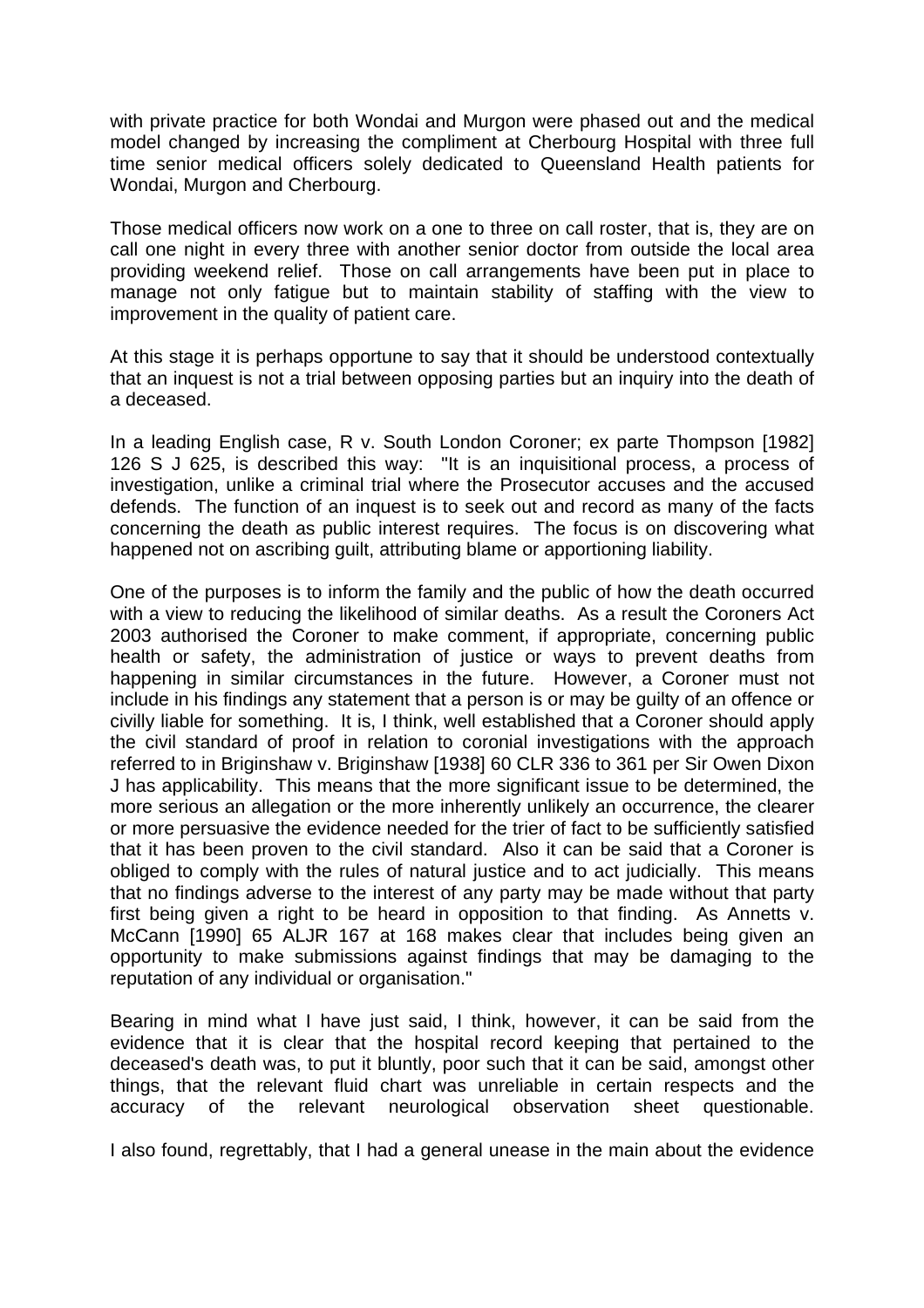given by Nurse Duthie because of her many inconsistencies such that it was difficult to place significant weight on it. However, in saying that, I do not wish to imply that she was being deliberately untruthful.

It was also obvious from the evidence that universally the medical experts were of the opinion that Dr Lip should have attended at the Murgon Hospital in a much more timely way than he did, and further the deceased should have been transferred out to a more appropriate facility being an intensive care unit at a tertiary hospital and that criticism, subject to hindsight in certain respects, was essentially accepted by Dr Lip.

Perhaps not unsurprisingly I found that all the medical witnesses presented as impressive. However, I was particularly impressed with the evidence given by Dr Ringrose and in saying that it is not my intention to be seen as disrespectful to the other clinical medical experts who demonstrably gave of their valuable time to review available relevant material and provide statements and managed to come along to the inquest to give their insightful evidence.

It is obvious from the evidence that universally the clinical medical experts were of the opinion that Dr Lip should have attended at the Murgon Hospital in a much more timely way than he did and further that the deceased should have been transferred out to a more appropriate facility being an intensive care unit at a tertiary hospital either in the morning or at the very latest in the afternoon of the day in question after receipt by Dr Lip of the relevant blood test and that criticism, subject to hindsight in certain respects, was essentially also accepted by Dr Lip.

Dr Lip also accepted in hindsight that he ought not to have gone to Kingaroy in the late afternoon/early evening on the day in question to attend the relevant continuing medical training session.

Be that as it may, Dr Ringrose was quite frank in stating in his clinical opinion, which was an opinion, that he was not prepared to resile from at inquest was that even if the deceased had been retrieved and everything was done by the book the deceased from the outset had only a 20 per cent chance of survival for the reasons that I have alluded to previously and that even if he had lived/survived then he would have been significantly damaged.

Regard, of course, must be had to the fact that the deceased presented at the Murgon Hospital having, at first instance, inappropriately taken medication that was prescribed for his wife's use only, that is, at least two by 60 milligrams of MS Contin tablets or possibly more according to Dr Mahoney, such that he was found on death to have a serious level of morphine in his system, that is, approximately six times the average fatal dose.

Now I glean from Dr Ringrose's oral evidence that firstly he thought that the relevant nursing staff had acted appropriately in the circumstances in which they found themselves on the day in question and secondly that in principle he did not think that the relevant model of care would have effectively compromised patient safety.

Section 46 of the said Coroners Act provides that a Coroner may comment on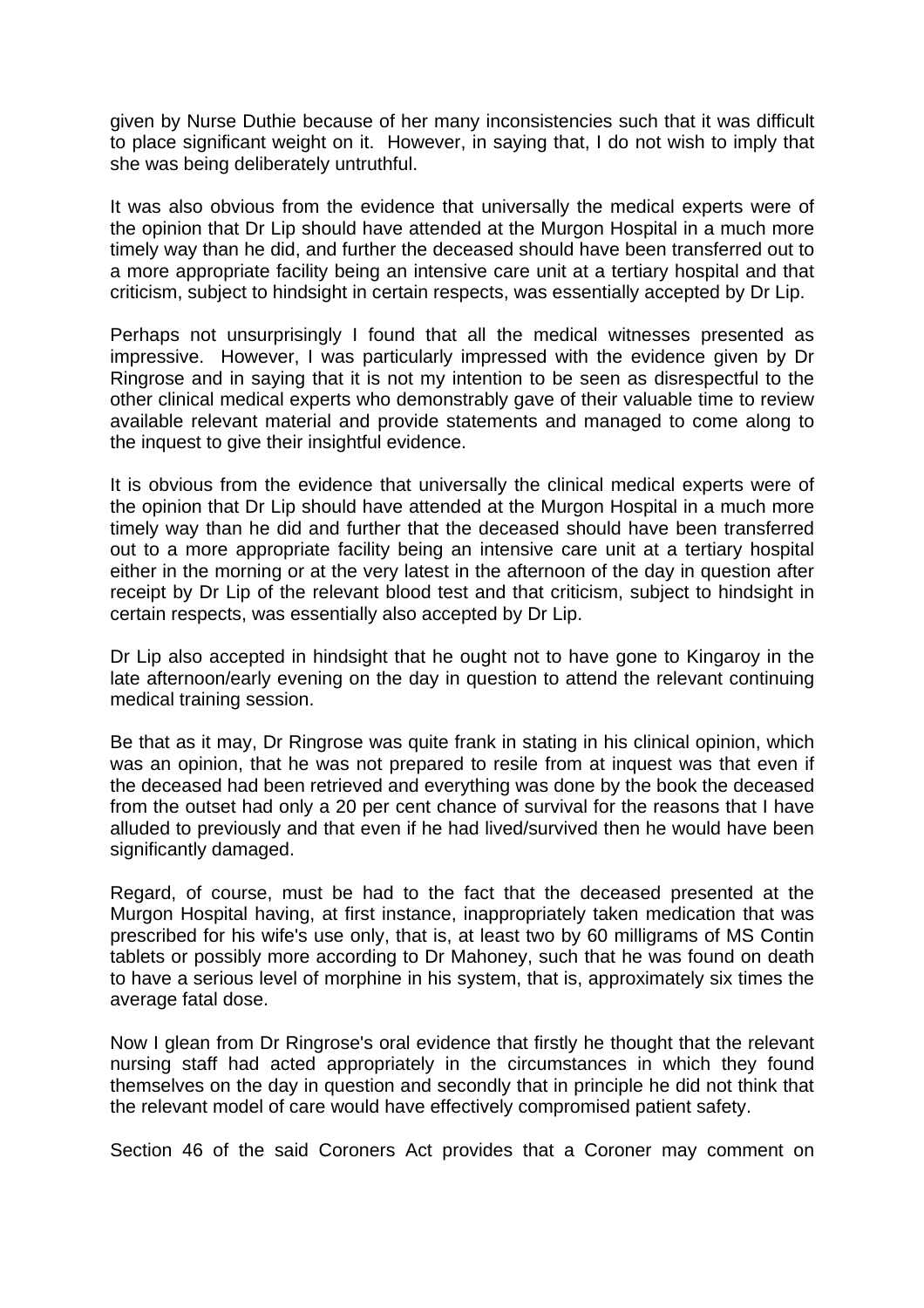anything connected with the death that relates to public health or safety, the administration of justice or ways to prevent death from happening in similar circumstances in the future. That requires the Coroner to consider with the death under investigation was preventable or whether other deaths could be avoided in the future if changes are made to the relevant policies or procedures.

On the whole of the evidence before me I have come to conclusion that I accept the evidence of Dr Ringrose which I appreciatively set out above over the evidence of the other clinical experts where they may be conflicted.

I accept that the deceased's prognosis was very poor from the outset and that even if optimum treatment had been undertaken and he had been air lifted or otherwise transported to another centre that his chances of survival could only be rated at 20 per cent and if, indeed, he had've survived he would have unfortunately experienced serious morbidity for the rest of his life.

I think it is also significant on the deceased's death presented from a pathological and toxicologically perspective to be a very complex one.

As stated previously Dr Lip acknowledged that he should have attended at the Murgon Hospital to see the deceased earlier on the 22nd of August 2006 and that with the benefit of hindsight that he should have sought to transfer the deceased to an intensive care unit at a tertiary hospital. Notwithstanding the certain steps taken by him in the clinical management of the deceased during the course of that fateful day it could be seen contextually to be appropriate and as it turned out the deceased was in part suffering from rhabdomyolysis which was the medical condition that he suspected being one of the significant conditions that contributed to the deceased's death but was not related to the primary cause of death.

Further, on the evidence, I am not persuaded that the hospital administrative arrangements that were in place at the relevant time played a material part in the death of the deceased.

It is unclear from the evidence which of the agency nurses received induction for 20 minutes by the director of nursing on the day in question. Certainly, Nurse Duthie gave evidence that she was not on inducted at all and if that was the case it would be matter of some concern especially as part of the induction process is to understand how to use all the relevant hospital equipment.

But in any event relevantly Dr Lip was the designated on call doctor and at no time did he indicate to any of the relevant nursing staff that he would not or cease to be available to medically treat the deceased.

Miss Lane, the district chief executive officer of the now Darling Downs West Moreton Health Service District gave evidence, I thought impressively, of the numerous changes and improvements that will have a significant impact on the operation administratively and clinically of small rural hospitals like Murgon such that so far as reasonably and humanly practicable a death in similar circumstances as that of the deceased is avoided in the future, and that if it is necessary to say so I would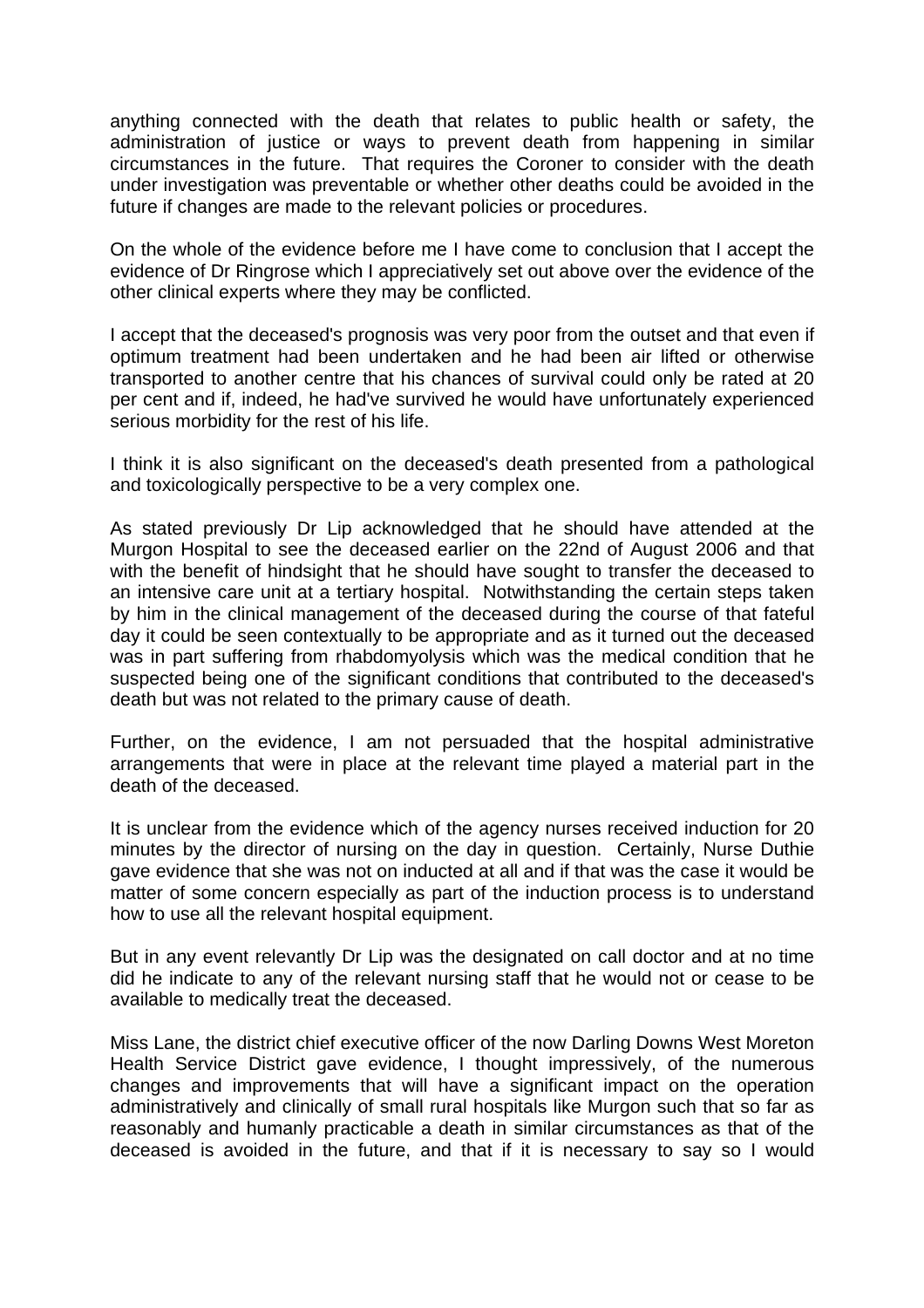endorse those requisite changes or improvements for the benefit of patient safety and outcome.

Before concluding I will just say this. I have noted that the next of kin, Miss Williams, in her written submissions, raises amongst other things the issue of criminal negligence on the part of Dr Lip and by extension section 48 of the Coroners Act 2003 which relevantly provides that: "If from information obtained while investigating a death a Coroner reasonably suspects a person has committed an offence the Coroner must give the information to, for an indictable offence, the Director of Public Prosecutions."

In that regard it is my view that a next of kin does not have legal interest in whether a public prosecution by the Director of Public Prosecutions occurs. However, should I not be correct on that point it should be understood it is not my intent to make findings as are adverse to Dr Lip because firstly during the course of the inquest I indicated it is not an avenue that was to be explored having regard to the parameters set at the prehearing conference held on the 25th of June 2010. That position may have changed, of course, if any new or fresh evidence had been led but in my view that has not occurred here.

Secondly, section 303 of the Criminal Code provides that:

"Any person who unlawfully kills another in circumstances which do not constitute murder is guilty of manslaughter."

Section 288 of the Criminal Code provides so far as is relevant that it is the duty of every person who undertakes to administer surgical or medical treatment to any person to have reasonable skill and use reasonable care in doing such act and the person is held to have caused any consequences which result to the life or health of any person by reason of any omission to observe or perform that duty. It has been held that the negligence necessary to establish a criminal charge is greater than that required in a civil case.

The test as to criminal liability is set out in R v. Bateman [1925] 94 LJKB 791 (1925) All England Reports 45; (1925) 19 CrApp R 8 where Hewitt LCJ said: "In explaining to juries the test which they should apply to determine whether the negligence in the particular case amounted or did not amount to a crime Judge's have used many epitaphs such as culpable, criminal, gross, wicked, clear, complete but whatever the epitaph be used and whether an epitaph be used or not in order to establish criminal liability the facts must be such that in the opinion of the jury the negligence of the accused went beyond a mere matter of compensation between subjects and showed such disregard for life and safety of others as to amount to a crime against the State and conduct deserving punishment. It is desirable that as far as possible the explanation of criminal negligence to the jury should not be a mere question of epitaphs. It is in a sense a question of degree and it is for the jury to draw the line but there is a difference in kind between the negligence which gives right to compensation and the negligence which is a crime."

It is my view, on the evidence, that it could not be proved to the criminal standard that the departure from the appropriate standards by the doctor in this case was of this